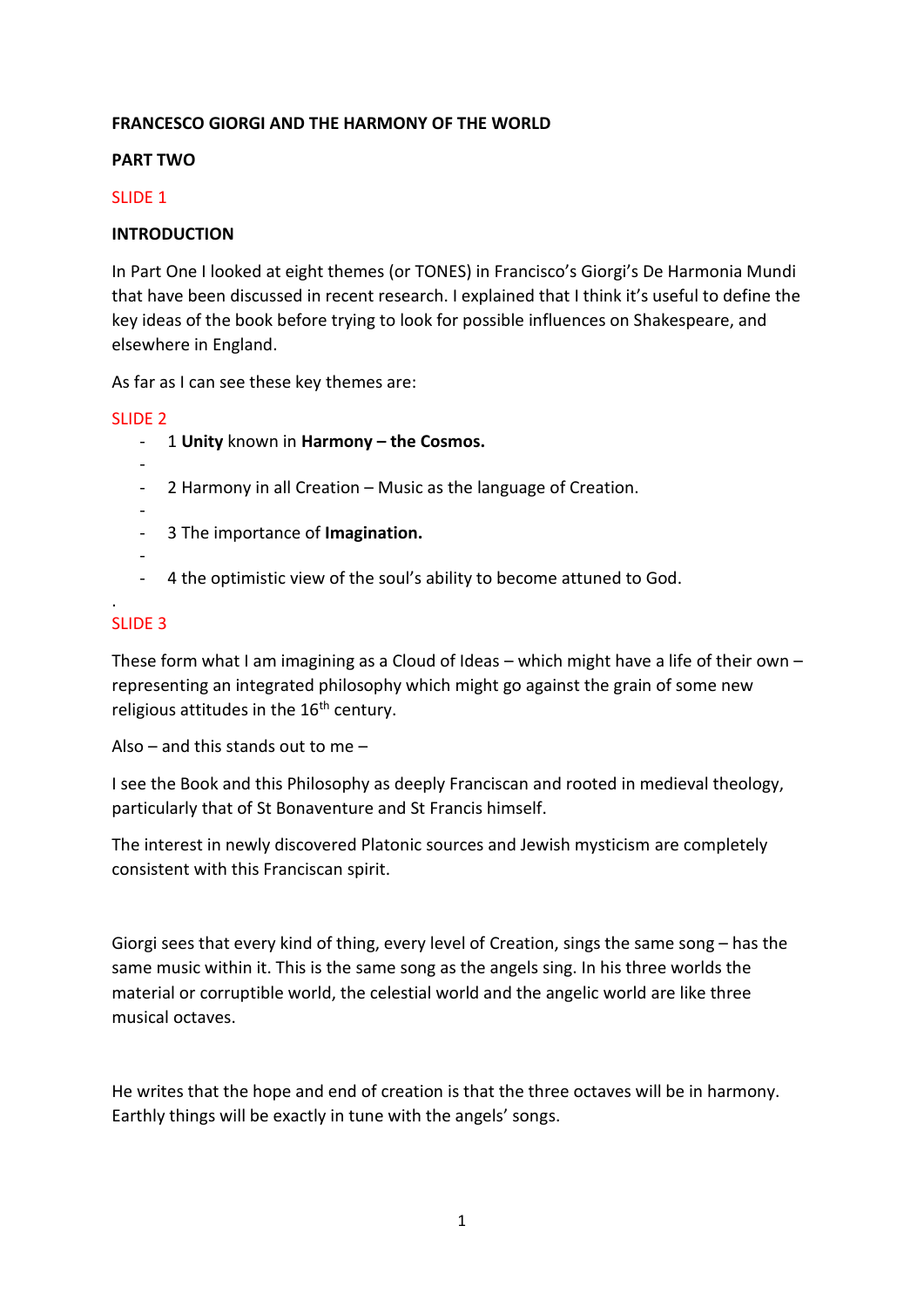In other words, there is the same MUSIC – the same LANGUAGE - in every level of being.

# SLIDE 4

# **CABALA**

Cabala is not an esoteric add-on or an eccentric quirk – but a fundamental part of Giorgi's *De Harmonia Mundi.*

Cabala is a mystical system founded on the idea of the Language of Creation – the language with which God created the world – and, in this tradition, this is the language of Adam – Hebrew.

# SLIDE 5

There are two dimensions to this primeval language – the ten Sephiroth, the qualities of God which communicate God's Unity to all levels of Creation – and the twenty-two letters of the Hebrew alphabet. These are the materials from which everything is made.

It is important to point out that the Sephiroth also embrace the qualities which we are familiar with from the planetary spheres. The idea of the Harmonious Cosmos lies at the very roots of the ancient Hebrew religion – in the structure of the Temple, the Holy of Hollies – the great seven branched candlestick – and the root of these fundamental qualities is Harmony.

The musical tones associated with the planets, and the modes centred on them, were commonly accepted. They are given by Gafori in his famous chart of tones, muses and planets.

# SLIDE 6

Giorgi does not list these modes (which were common knowledge) but he does give the associations of the Sephiroth with the planets - and with the higher world of orders of Angels and names of God. These are the correspondences which are generally accepted in cabalist tradition.

For example –

Malkuth (Kingdom) is the elemental or material world (we mustn't think of Earth as the centre of the Cosmos but the entire material Creation)

Tiphereth (Beauty) is also the Sun, the order of Principalities.

(See GODWIN 1993 p. 410)

But in Giorgi's Franciscan world this means that Mary, Queen of the Heavens, is Queen of the Spheres, the angels, *and* the sephiroth.

…she contains the virtue of all the heavens and of the angels who preside over them, she is rightly called "exalted above all the companies of angels."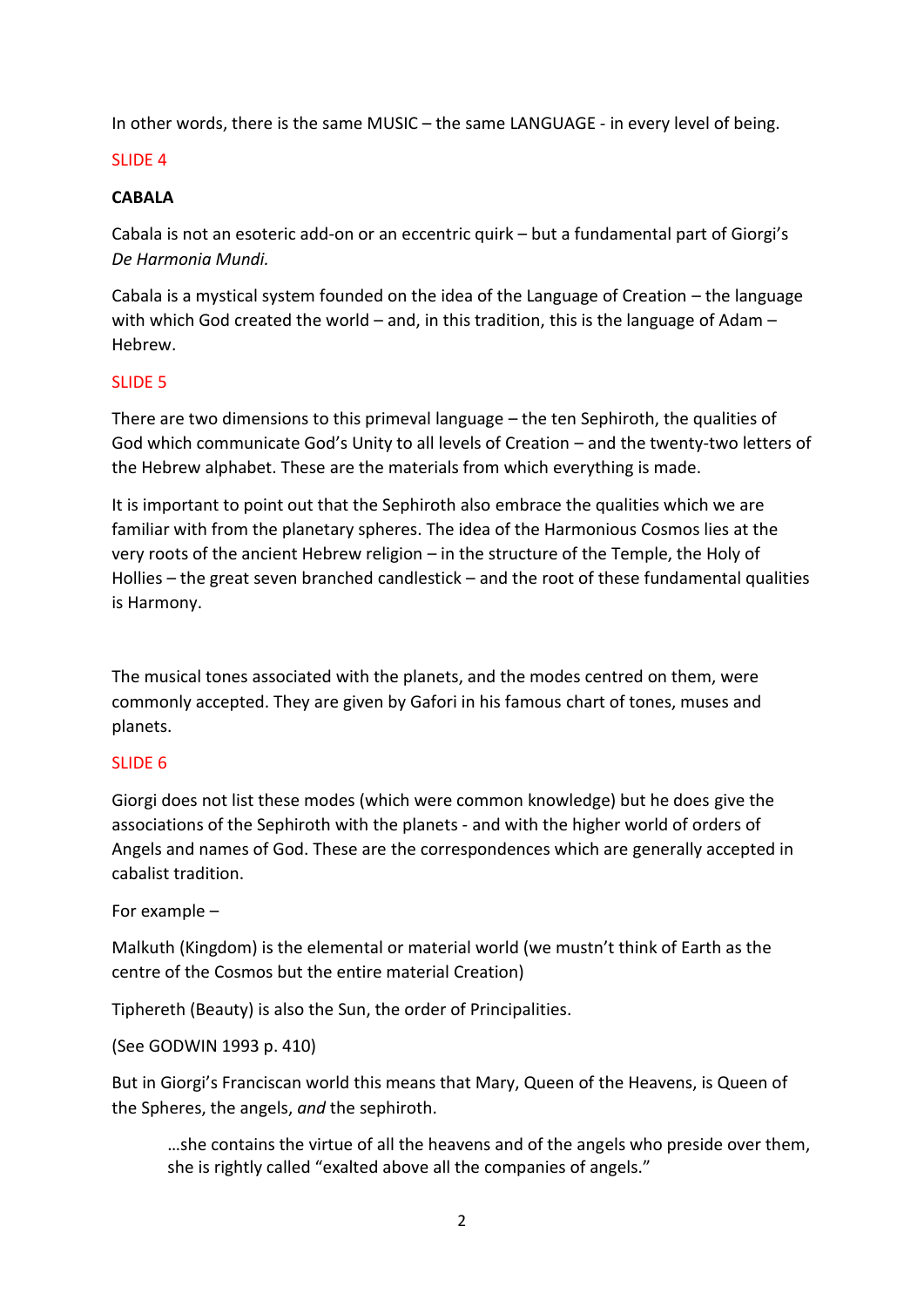# (GIORGI 1578 p. 327)

Jewish kabbalah has ancient roots, but it developed in Europe, principally in Spain, in the middle-ages. In part, at least, it developed as a way of thinking about God's relationship with Creation - embedded in Creation - when the new Aristotelian philosophy in Judaism, Christianity and Islam, was making God more abstract, more detached - and philosophers began to objectify Nature – as a thing "out there" to be studied, rather than something in which we participated – that lived within us.

By the Renaissance a Christian view of Cabala was growing in intimate relationship with the Jewish tradition. It was a common language.

# SLIDE 7

The attraction of cabala would be irresistible to a Franciscan who knew the works of Bonaventure and the Platonic Franciscan tradition of seeing God in Creation.

Towards the end of his meditations on *The Tree of Life* Bonaventure sees all creation and scripture as a book:

Oh, if only I could find this book whose origin is eternal, whose essence is incorruptible, whose knowledge is life, whose script is indelible, whose study is desirable, whose teaching is easy, whose knowledge is sweet, whose depth is inscrutable, whose words are ineffable, yet all are a single Word.

(BOAVENTURE1978)

Every word of scripture – which includes Creation - is alive with meaning because every word and ever thing is an expression of The Word, which is God. The contemporary Franciscan Ilia Delio, in her Franciscan View of Creation, points out that these works of God which express the Word are not all physical – they include trees, stones, clouds and STORIES.

In his last work, *Hexaemeron*, Bonaventure spoke about how we can read this book – how we can read the world.

# SLIDE 8

There are four kinds of Wisdom which we learn through this reading – and all are that one Word.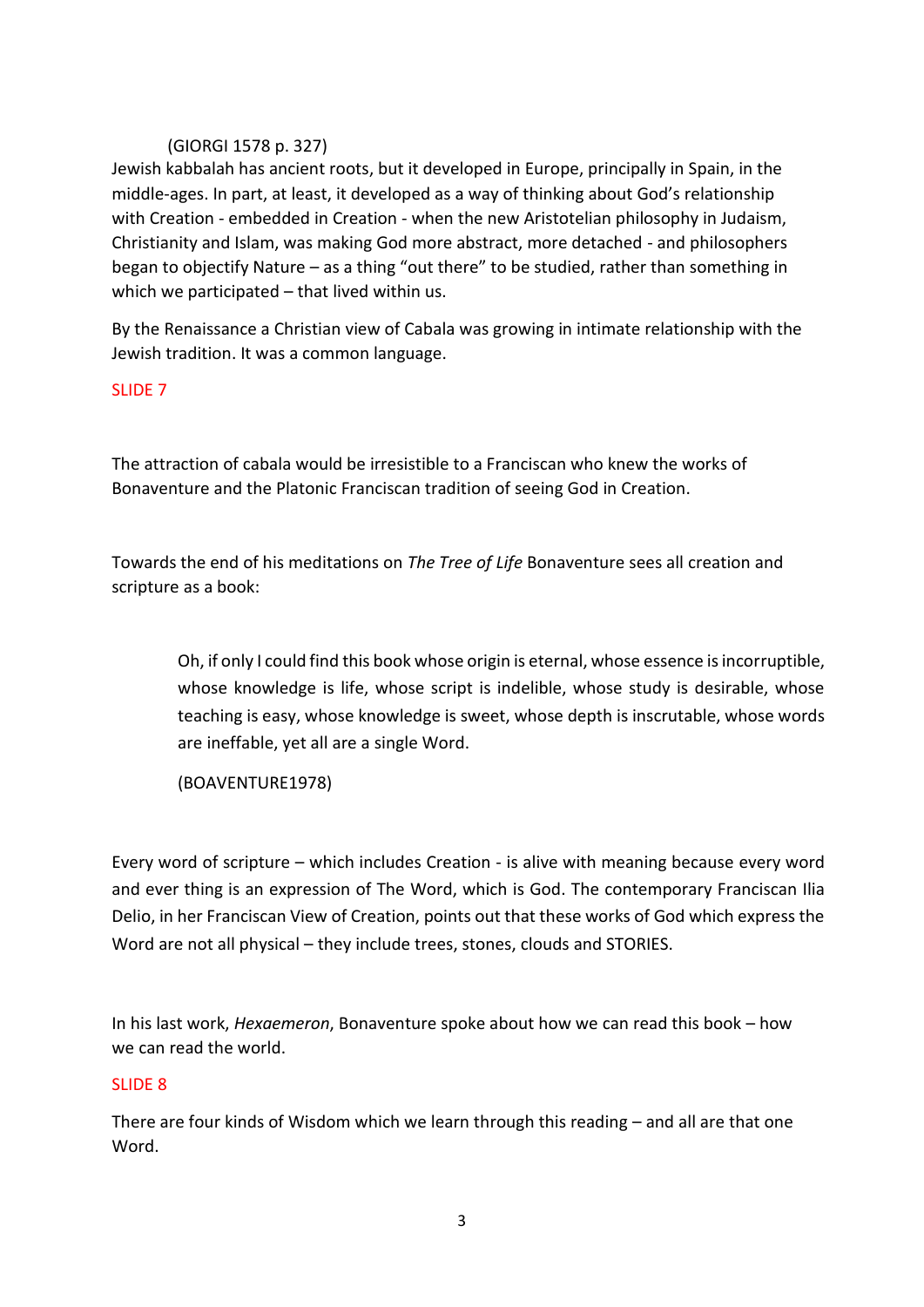Uniform Wisdom – this is the wisdom that is unchanging, the law of God embedded in all things.

Multiform Wisdom – this is what we read in scripture- which has many meanings. We can read what the words say (which is not the same as taking it literally!), we can read them symbolically, as hidden signs of Christ, in many ways. And every reading is different.

This (multiform) wisdom results from many mysteries of Scripture, just as many mirrors produce a multiplication of rays of light and fires.

(BONAVENTURE 2018)

Omniform Wisdom – is the wisdom from reading all Creation as scripture – in these many ways.

Nulliform Wisdom – is the pure wisdom we learn from God when all else falls away.

It is easy to see, I think, why a Franciscan, inspired by this tradition of seeing everything as divine language, would be irresistibly drawn to cabala. Cabala would affirm the divine meaning within every part of Creation.

In cabala every word is a mirror producing "a multiplication of rays of light and fires."

#### SLIDE 9

Giulio Busi says of Giorgi:

After Giovanni Pico Della Mirandola, who was the founder of the Christian kabbalah, Zorzi can claim the second place, that is to say that he is certainly the Italian 16th century author who left the most comprehensive and well documented presentation of Jewish symbolism.

…

Thanks to his belief in the essential harmony of human cultures, Zorzi was able to transform the Jewish heritage into an essential component of his inner spirituality.

(BUSI 1997 p. 98)

Giorgi refers to the origin of cabala in the Book of Formation, or *Sepher Yetzirah*:

Or rather they are taught by divine Oracles, such as we may conjecture of the great Patriarch Abraham through the book of Formation which is said to have been received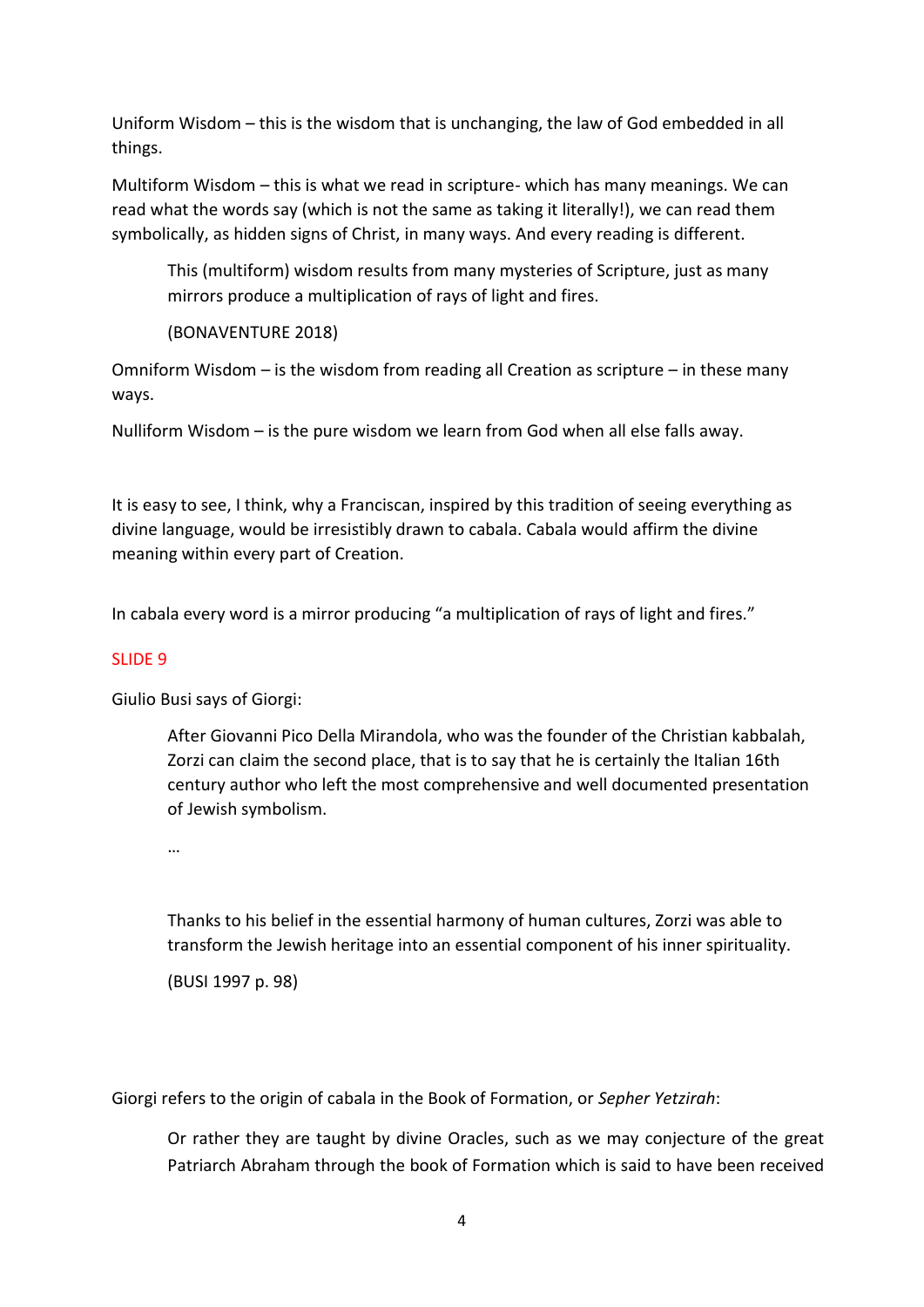from him; in which by the letters and characters of the names of things in the Hebrew tongue, and by the permutations and mixtures of these by the numbers they denote, their points and accents, he demonstrates precisely their proper essences and conformities by an admirable artifice, more one of contemplation than of explanation. (GODWIN 1993 pp. 192-3)

Busi's article looks at Giorgi's sources. The listing of cabalistic texts in *De Harmonia Mundi* is based on a bibliography given by Johann Reuchlin (1455-1517). Reuchlin had been involved in arguments about the conversion of the Jews and whether their sacred books should be suppressed. The study of these texts led to the development of Christian cabala.

# SLIDE 10

It was Johann Reuchlin who had been the first to make use of the familiar design of the cabalistic Tree of Life, which shows the relationships of the Sephiroth. This familiar diagram first appeared in print in 1516 and it was not the later  $16<sup>th</sup>$  century that it developed to include twenty-two paths, representing the Hebrew alphabet.

A Christian interest in cabala might be part of a desire to convert the Jews, or, as in the case of Giorgi, come from a belief that cabala was a common heritage, could prove the truth of Christianity and lead to new understanding and revelation.

Though the bibliography in *De Harmonia Mundi* is based on Reuchlin, Giorgi's work shows that he had access to other cabalistic sources which he probably obtained from the Jewish scholars of Venice. Some of these treasures were kept in library at San Francesco della Vigna.

#### SLIDE 11

In *De Harmonia Mundi* Giorgi shows he is an active cabalist, searching for deeper meaning in words through the sacred Hebrew alphabet.

Busi gives an example of Giorgi's cabalistic interpretation of a word 'aravit, "sunset", which Giorgi opens up, through consideration of the letters, to refer to God "that rides on pleasure and plain." As Busi writes:

…Zorzi creates a deeper way into the text, the relationship between joy and heavenly fields evokes, in Zorzi's imagination, a scene of enchanting poetical intensity…

Busi calls this a "mystical geography."

Here is Giorgi's own passage – an example of Giorgi's mystical use of cabala and poetic imagination: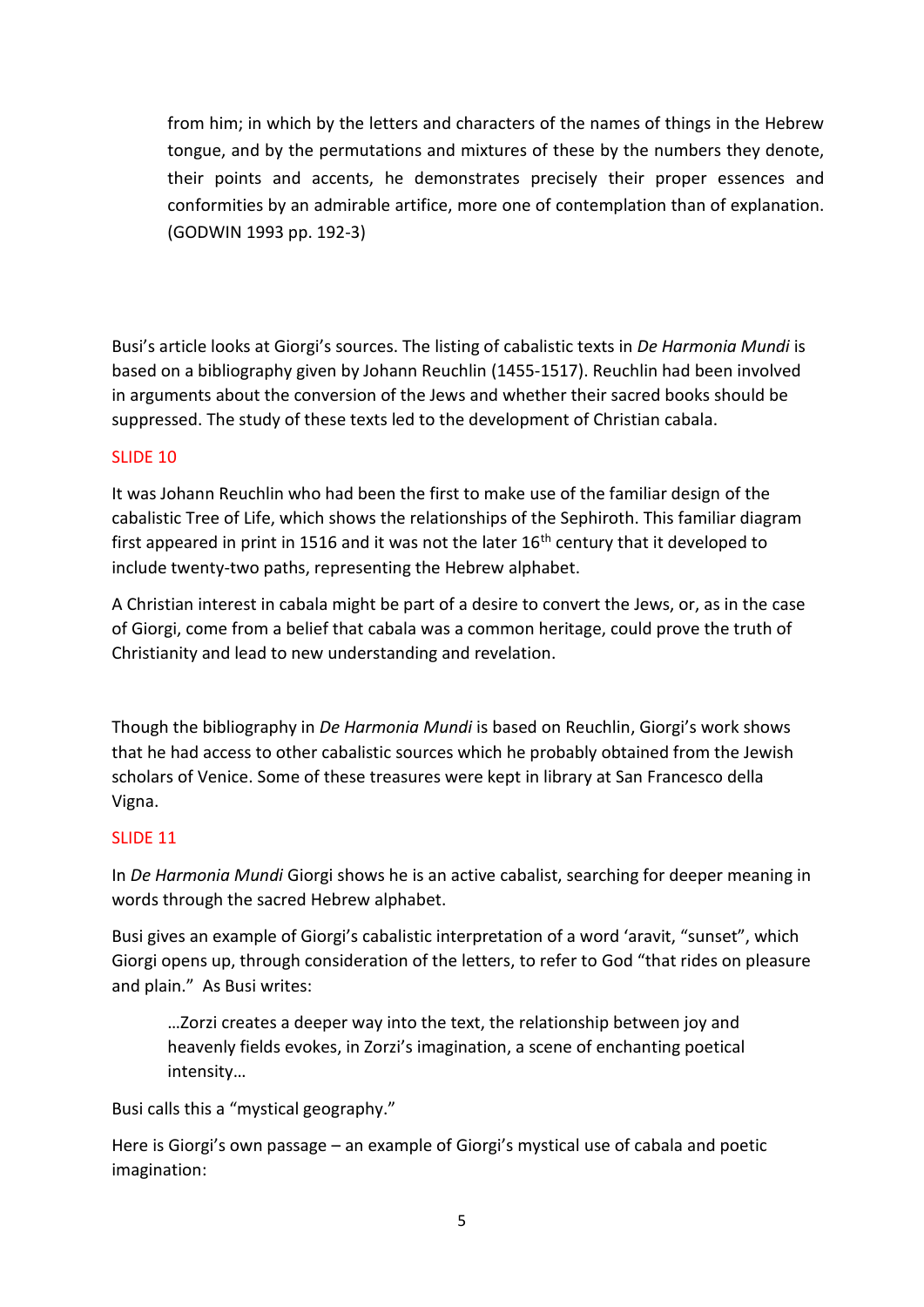And if we want to climb still higher, knowing it is up to the super-mundane plain, we will find that while there are super-celestial waters that continually praise the Eternal, the waters I say, and the fire divine, as we have touched above, likewise there are in the Archetype fields, from which spring all things joyous, polished, sweet, pleasant, and delectable things. And among the oldest Theologians this region is called the super-mundane noon, of which one sings in the Canticles:

Teach me where you are Where at noon you sleep in peace. Come, o South Wind, my light noon-day wind And your breath sings in my orchard Then will flow its embalmed liqueurs And the sweet and fragrant odours.

(GIORGI 1578 p. 240)

Busi suggests that this example is inspired by an early medieval Jewish text the *Seder rabba di-bereshit.*

(BUSI 1997 pp 109-111)

#### SLIDE 12

.

Inspired by his use of cabala, Giorgi developed a three-layered view of the Human Soul which pervades *De Harmoni Mundi* and his other works, reflecting his view of the worlds – heavenly, cosmic and material. Giorgi writes:

Plotinus distinguishes three levels in the man: the highest the lowest and the middle. The highest is the divine level, the lowest is the one called by Paul the "animal man", the middle is the soul or spirit which connects both. The Jews unanimously call them nefesh, ruach, neshamah.

(BUSI 1997p. 112)

Giorgi explores the deeper meanings of each term according to cabala, looking at the individual letters. The word *ruach* is formed of the letters *resh, waw* and *chet.* The letter *Waw,* he writes,

…is the letter of the divine principle, which represents the number six. This number was used by the divine spirit in giving order to the whole structure of the world.

(This refers to the six days of Creation.)

The letter *chet*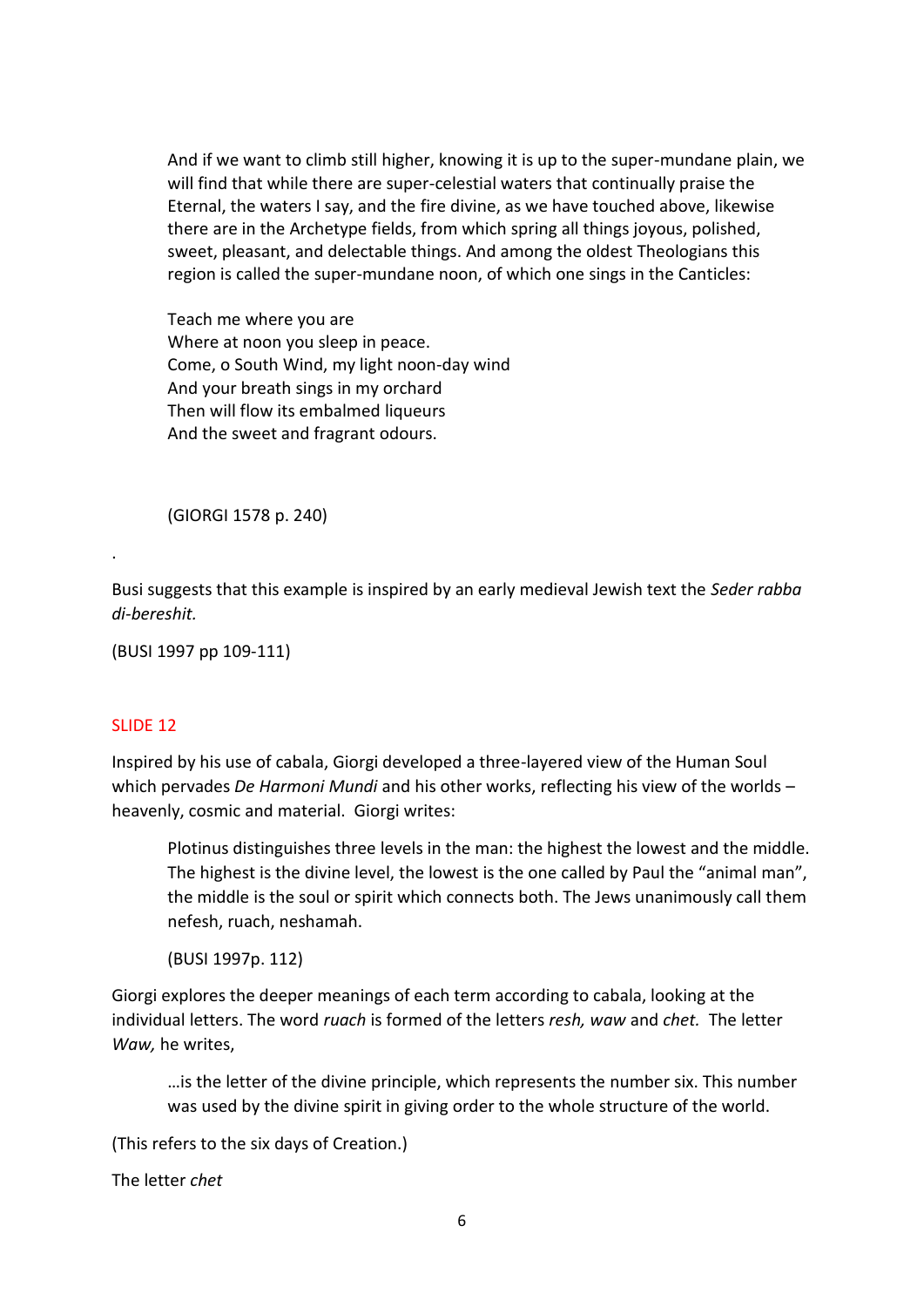…is the letter of life…since life is called chai.

The third letter is *resh*,

…which means two hundred and alludes to matter or the physical world.

Thus, the single word, *ruach*, also contains within it the form of the whole tri-partite soul – and the central letter, Giorgi explains, also represents the Sephiroth Tiphereth, which is the spiritual sun which stands at the centre of the cosmos and illuminates the soul.

These examples, of the mystical geography of the soul, show how cabala, a creative meditation on the Hebrew letters, can guide the Imagination to a new understanding – while, at the same time, revealing the Unity (the single Word) that lies within all the things, words and stories of Creation.

### SLIDE 13

### **IMAGINATION**

D. P Walker, in asking whether Giorgi's book was actually magical, writes that that the analogies Giorgi makes between kinds of things and levels of being are not real – not "operative" in magical terms - but this tapestry of interconnections would make perfect sense to a cabalist – and to the  $21^{st}$  century mind – if seen in terms of Imagination.

(WALKER 1958)

This world of poetic correspondence does not require a literal belief in spirits or supernatural forces. This harmonious Cosmos is known through our senses, memory and imagination – because we have the same harmonies in our souls - when we are fully attuned.

This does not, though, preclude the use of operative magic. There might not have been a clear distinction between operative magic and the work of imagination in the  $16<sup>th</sup>$  and  $17<sup>th</sup>$ centuries.

#### SLIDE 14

This might seem a rather modern, psychological, way of thinking, but this central role of Imagination can be found in Giorgi's predecessor, Bonaventure.

Bonaventure's meditations on the *Tree of Life*, a series of brief paragraphs telling the gospel story, invite us to imagine the scenes in such a way that we share in real experience. This is the intention. The meditations draw us into the truth that is embedded within us because our soul is a microcosm and because Christ the Word is within all of us.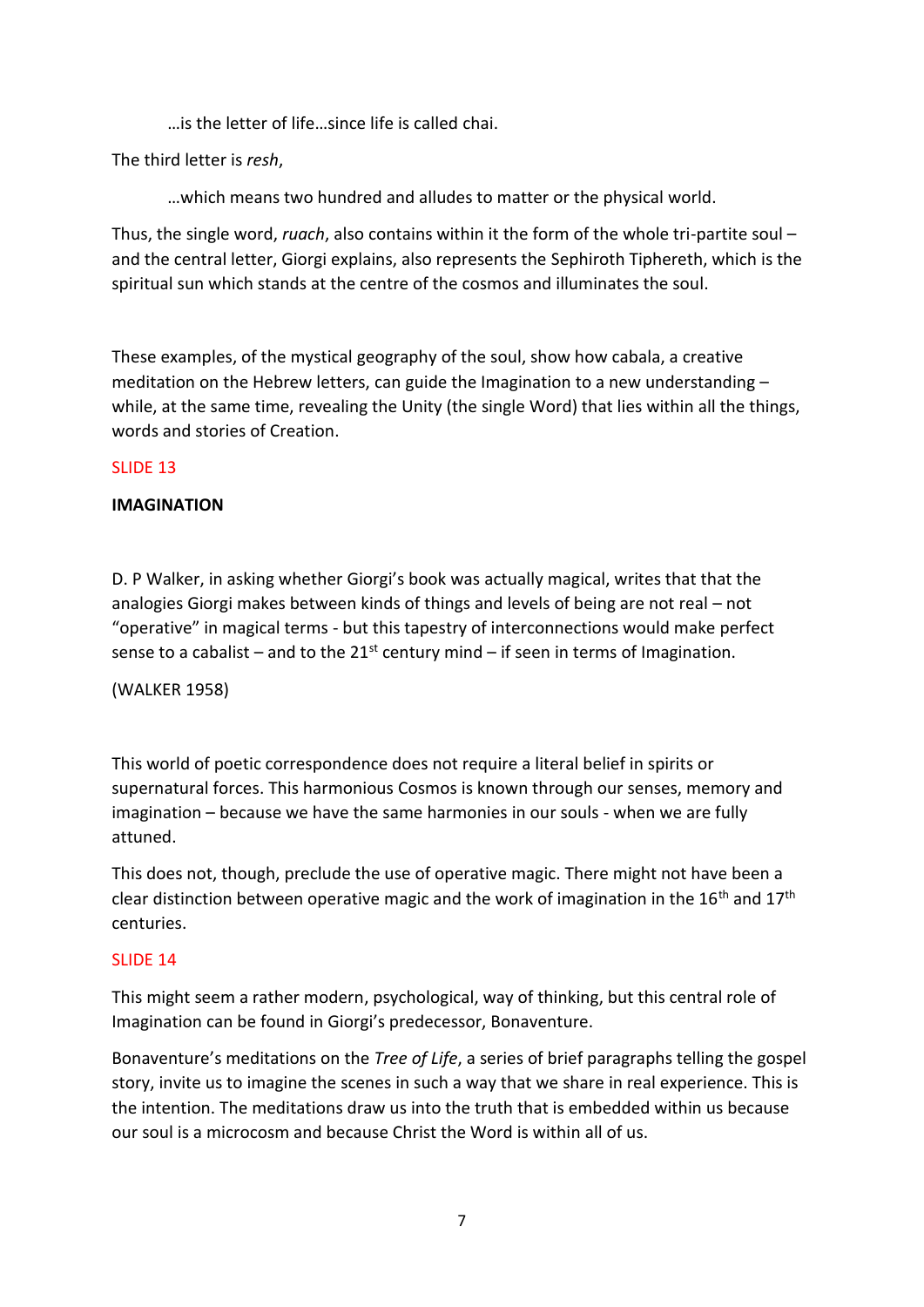Well before Giorgi's time the church, understandably, suppressed this idea of direct experience of God through Imagination.

# (KARNES 2011)

There is a very close relationship between Bonaventure's use of Imagination and the place of Imagination in the Islamic world in the middle-ages - the work of Avicenna, for example, which has been made known in the west through the work of Henry Corbin and his commentator Tom Cheetham.

# SLIDE 15

That this role of Imagination was understood in the Renaissance is shown by Giorgi's contemporary Giulio Camillo in his *L'Idea Del Teatro* (*The Idea of the Theatre*) (1530). Camillo lived in Venice in the early 16<sup>th</sup> century and moved in the same intellectual circles as Giorgi.

The origins of the Renaissance esoteric use of Imagination in Bonaventure and the Franciscan tradition has been examined by Egil Asprem.

(ASPREM 2016)

Camillo's debt to Giorgi is shown by his development, in his own writing, of Giorgi's idea of the cabalistic tri-partite soul.

*De Harmonia Mundi*, writes Busi, is "a systematic inventory of symbols".

It could be described as an encyclopaedia of the imaginal world, whereas the theatre is a schematic guide to the geography of the Imagination. Busi writes:

# SLIDE 16

The theatre described by Giuilio Camillo is at the same time the realm of the human mind and a real theatre of supra-mundane representation. (BUSI 1997 p. 115)

This Theatre was made famous in Frances Yates book *The Art of Memory* (YATES 1966) - but Camillo's theatre is not simply a device to aid memory. – It is a means of knowing divine truths.

This theatre (Camillo constructed it as a three-dimensional model) arranges levels of reality, represented by mythical images, in steps, arranged according to the planets. The Theatre is a model of the mind and the universe. The object of this diagram of the world is to encourage us to discover the truth that lies beyond and unities everything. Camillo writes that each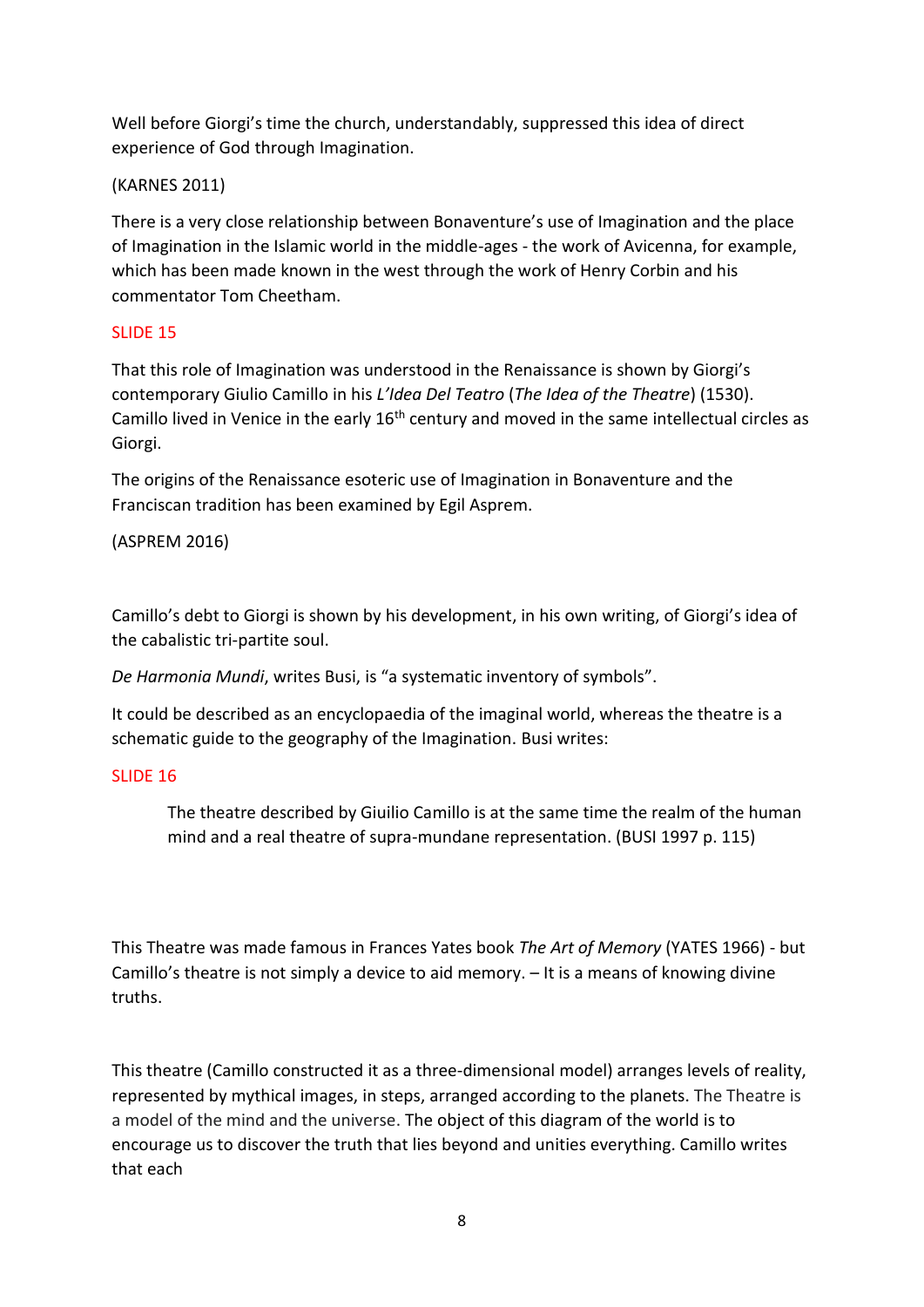…image...will signify for us intelligible things that cannot fall under the senses, but that we can only imagine or intend illuminated by the acting intellect.

This is what is happening in Giorgi's universe and in Bonaventure's meditations. We apprehend through imagination, or "the acting intellect"

# SLIDE 17

.

To put it very simply (and I hope reasonably correctly)

There is a language within all things which is formed by Harmony and leads us towards Unity.

We experience this language through the varied Images in this changing world, in Imagination.

We might, if we wish, think of the spiritual power of these things, words and images, in terms of angelic influences, or the Word within them, but the working of magic can also be thought of in terms of Imagination – and equally real. The work of Imagination is divine – and magical.

Thus Giorgi, in his Franciscan book, is presenting a world that is completely consistent with his Franciscan predecessors – a world in which everything has meaning and value in itself – as a theophany. Harmony is inseparable from Unity – and the role of Imagination can also be seen to be part of his Franciscan heritage – though by 1525 this esoteric aspect of Franciscan spirituality was considered suspect by the church – and, in a very short time, the entire concept of the unified and harmonious Cosmos would be shattered by the new cosmology.

Now I can look again at Elizabethan England – to see whether there are any signs that *De Harmonia Mundi,* or, at least, the Cloud of Ideas the book embodies had been an influence an inspiration for its greatest writers.

# SLIDE 18

**DEE**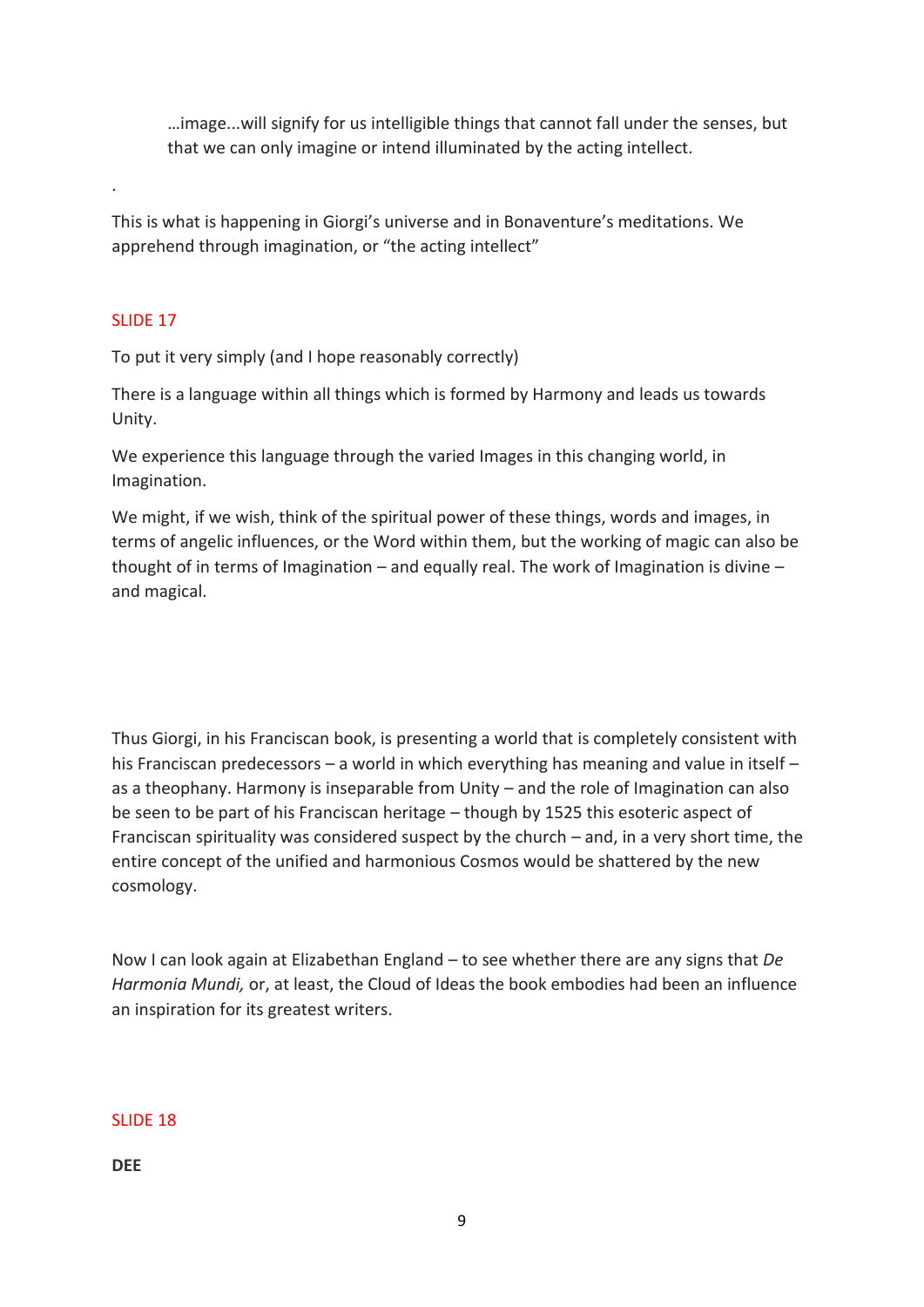Doctor Dee certainly owned a copy of De Harmonia Mundi.

### SLIDE 19

John Dee, a puzzling and complex character, was partly mathematician and scientist and partly magician. His most notorious activity was his communication, over decades, with angels. This was done by using traditional methods of divination, including stones and mirrors, and depended on a medium or scryer to read or speak the words. As Deborah E Harkness has explained Dee's motive was to restore the corrupted language of nature - to obtain from the angels the true Cabala, the original language of Adam - so that the corrupted world could be restored. She writes:

… the angel conversations confirmed Dee's belief that the natural world was analogous to a text, but the book of nature was not a reliable text. It was an imperfect, corrupt and decaying text that could not be read properly.

(HARKNESS 1999 p. 4)

#### SLIDE 20

As Egil Asprem (ASPREM 2012) makes clear, there is no reason to suppose that there was any fraud or deception involved in Dee's conversations with angels. He worked with several assistants, or scryers. The most well- known was Edward Kelley, who was later accused of duping Dee, but there is no evidence for this. Dee's purpose was completely rational - to save the world - and his method was rational in terms of the world as he saw it - which was the same world of angels, spiritual beings, celestial influences and changeable creation as Giorgi or anyone else had understood for hundreds of years.

If we think today, as I have suggested, in terms of a language of truth behind all the images and things of this world, which we can know through Imagination, we have no reason to question the idea that Dee might have received inspired communications. The problem for us is the medium of communication and the language. Like speaking in tongues, it needs interpretation.

What if Dee had heard the angels' messages as lute music?

(This is more than a joke - if we remember the story of St Francis and the angel musician which I mentioned in part one – and if we consider the role of lute music and viol consort music in Elizabethan and Jacobean England.)

Dee is a mystery.

#### SLIDE 21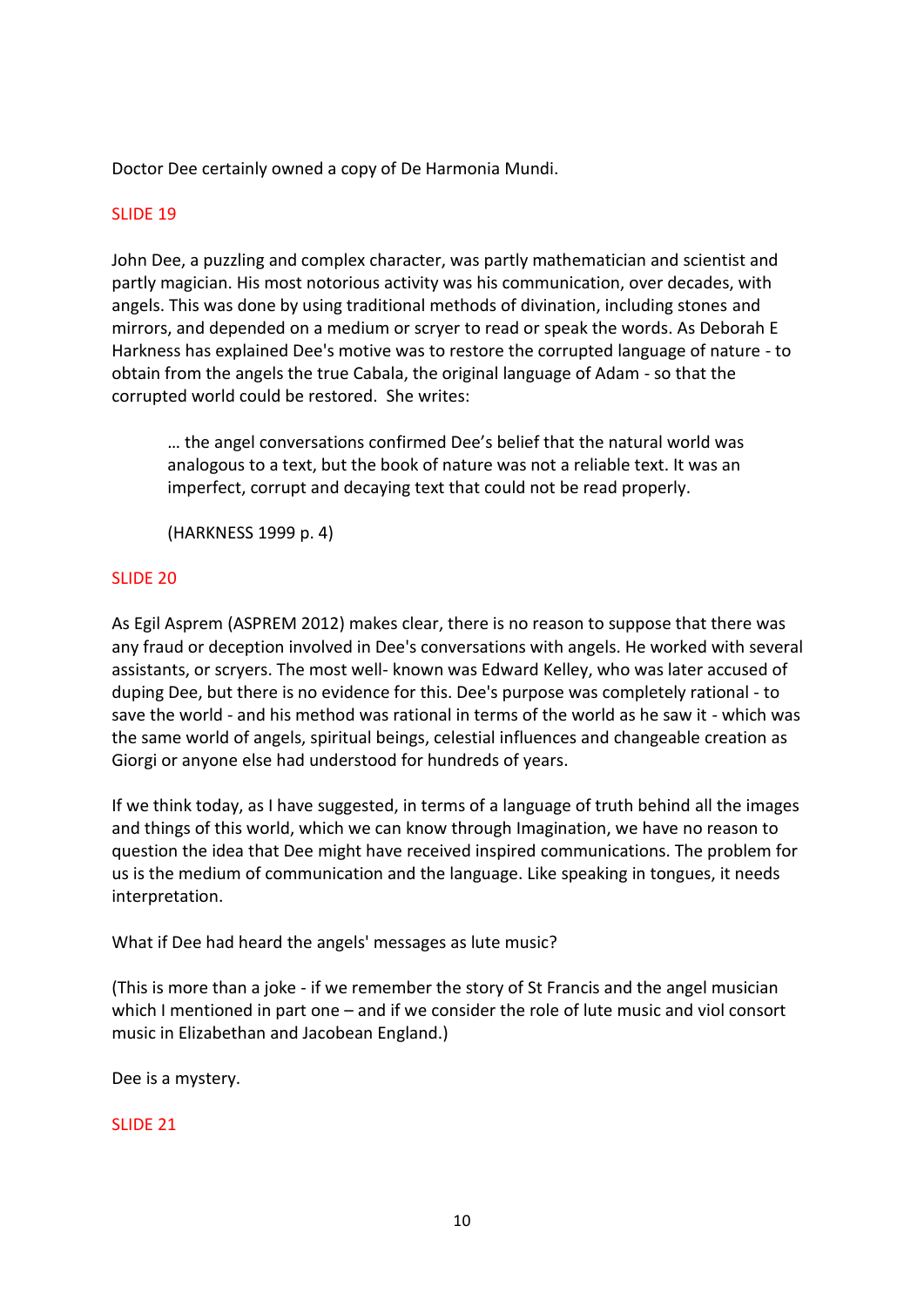But it seems to me that Dee was looking at this world too literally. As Harkness says, his work was in pursuit of natural philosophy. He is applying a scientific attitude to the angelic world.

Dee had learned about Cabala in his European travels. There is no reason to suppose he was influenced by Giorgi in particular - and there is this very significant aspect - that Dee believed the language of nature to be corrupted - even nature itself. This seems to be the attitude of a darker period - a Puritan idea of a fallen world - rather than a positive view of the world in which everything has harmony within it - even if we might not hear it.

The lower world in Giorgi's scheme is corruptible - or changeable and impermanent - rather than corrupted.

It was a darkening world. By the time Meric Casaubon published some of Dee's angelic documents, in 1659, it was easier to believe that he had been duped by demons than that we could speak with angels.

### SLIDE 22

#### **SHAKESPEARE**

Now I can turn back to Shakespeare - not to *the Merchant of Venice* but to *The Tempest* –

#### SLIDE 23

Shakespeare's most magical play. The magician, Prospero, exiled with his daughter, Miranda, on the desert island, is a complex figure. He is self-centred. He was cast into exile because he was more interested in his magical books than in ruling Milan. He ruthlessly controls Ariel, the airy spirit, who, in turn, summons the tempest which brings the other players to the island.

There is a great deal of music in the play. Prospero puts on a masque for the lovers, Ferdinand and Miranda, but this masque is an artificial magical performance. The players are not deities - Ceres and Juno - they are spirits playing the parts of goddesses. It's beautiful but completely false - and Prospero interrupts the show - and the illusion (the baseless fabric of this vision) collapses.

#### SLIDE 24

In complete contrast, Caliban, who is only partly human - the monstrous son of the foul witch Sycorax - who had earlier been exiled to this island from Sicily - is, in spite of his uncontrollable passions, able to hear the true music of the island.

Be not afeard. The isle is full of noises, Sounds, and sweet airs, that give delight, and hurt not. Sometimes a thousand twangling instruments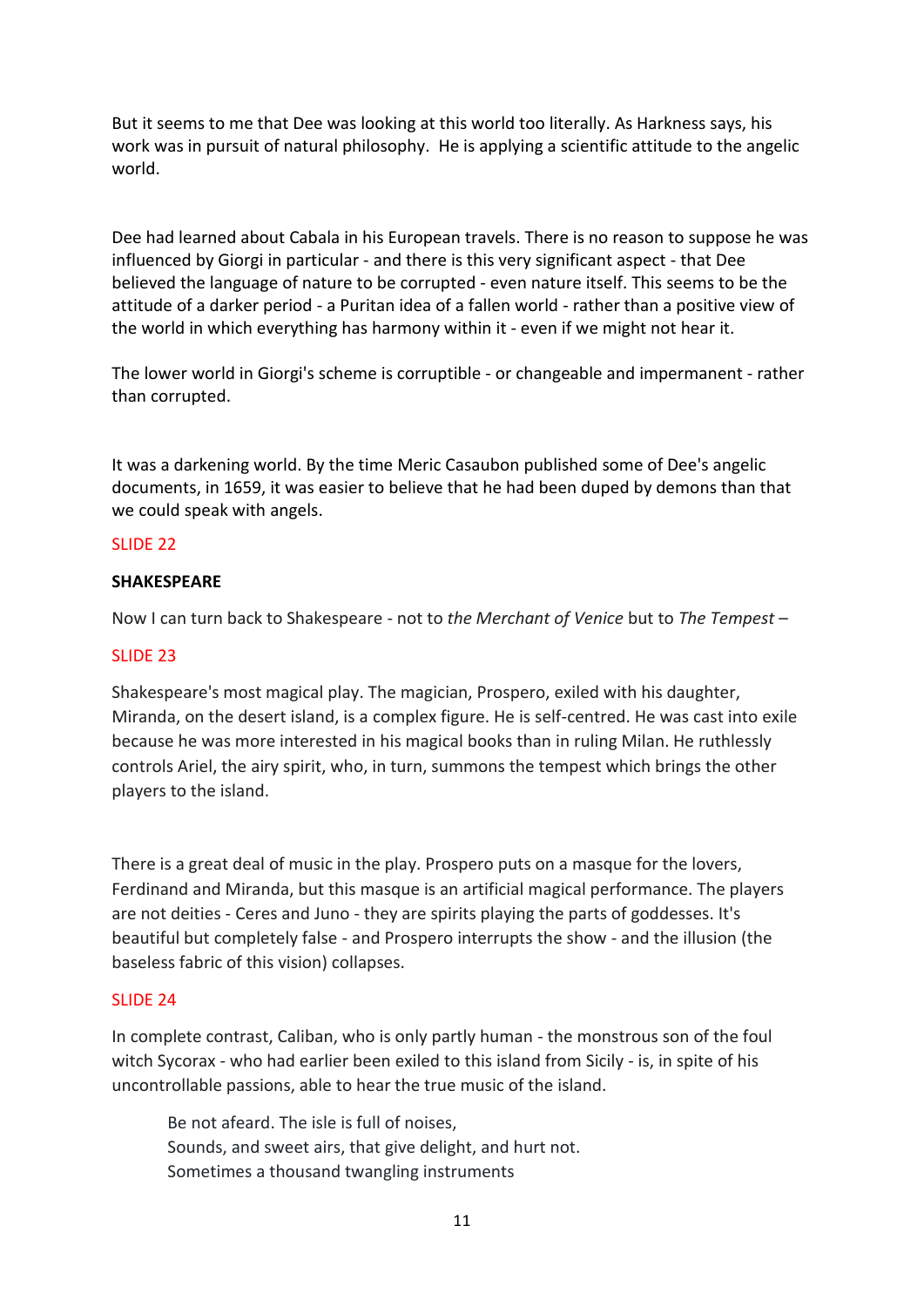Will hum about mine ears, and sometime voices, That if I then had waked after long sleep Will make me sleep again; and then in dreaming The clouds methought would open and show riches Ready to drop upon me, that when I waked I cried to dream again.

### SLIDE 25

This imperfect, partly human creature, can delight in the music of an uncorrupted nature.

This seems to be in the spirit of Giorgi – though no direct connection can be made - and it appears to be a long way from Dee's corrupted nature and the darkening attitudes of some factions in early 17<sup>th</sup> century England.

And note - the language of nature – the true cabala - for Caliban - is Music!

It is as if (we do not know what this music actually was) Caliban can hear the Music of the Spheres sounding on earth – on this desert island.

#### SLIDE 26

Of course, in Shakespeare, not only Caliban has a Franciscan sense of Nature as theophany. The Duke in As You Like it (Act 2 Scene 1)

Finds tongues in trees, books in the running brooks, Sermons in stones, and good in everything.

The most famous speech on the Music of the Spheres is in the *Merchant of Venice* – a play set in Giorgi's city – and his multi-cultural world - where the cultural tensions try to find a Harmony – though we might question whether they actually succeed.

#### SLIDE 27

There's not the smallest orb which thou behold'st But in his motion like an angel sings, Still quiring to the young-eyed cherubins; Such harmony is in immortal souls; But whilst this muddy vesture of decay Doth grossly close it in, we cannot hear it.

#### SLIDE 28

The Music of the Spheres itself is actually heard in *Pericles* (Act 5 Scene 1)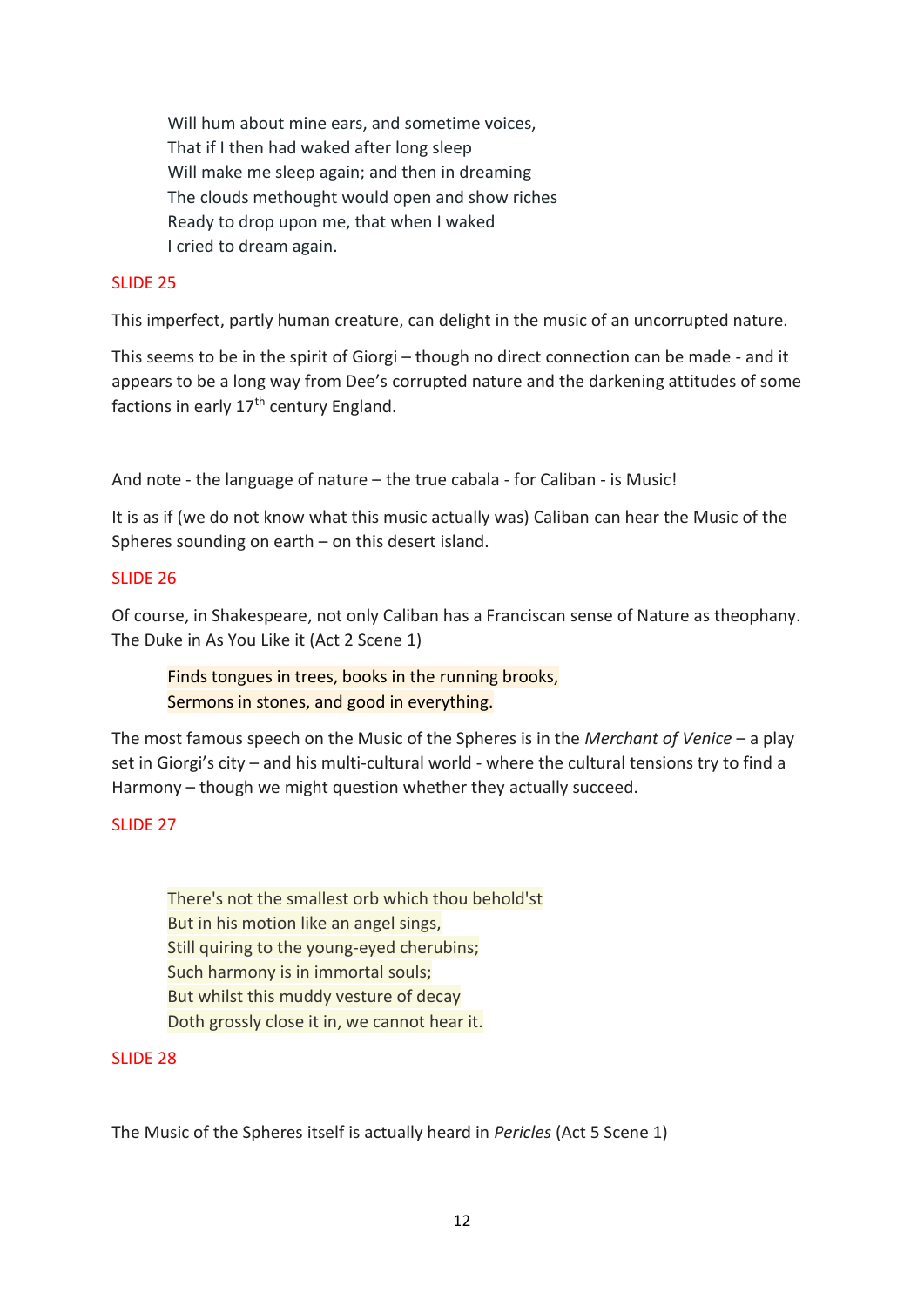Most heavenly music! It nips me unto listening, and thick slumber Hangs upon mine eyes: let me rest.

And earlier in the play (Act 3 Scene 2) Cerimon brings Thaisa back to life through music played by very earthly instruments – but the music itself is magical:

The rough and woeful music that we have, Cause it to sound, beseech you. The viol once more: how thou stirr'st, thou block! The music there!—I pray you, give her air. Gentlemen. This queen will live: nature awakes…

And, of course, there is much more music in Shakespeare – and talk of the need to attune ourselves – as in Hamlet.

This is all in the spirit of Giorgi – but it cannot be evidence of the influence of Giorgi.

# SLIDE 29

There is a more probable direct source for Shakespeare's Music of the Spheres in an anonymous book *The Praise of Musick*, published in 1586.

The authorship is disputed, but there seems to be no doubt that it is by John Case.

(CASE 1586)

SLIDE 30

John Case was an Oxford academic, who had been a chorister at New College and Christ Church. He had catholic sympathies. His published works were mostly Latin commentaries on Aristotle.

Frances Yates believed that the frontispiece of his *Lapis Philosophicus* (1599) was a symbolic illustration of the philosophy of melancholy.

# SLIDE 31

This frontispiece includes an image of the celestial spheres, and these also appear in a design in honour of Queen Elizabeth in *Sphaera Civitatis* (1588):

# SLIDE 32

Music was very important to Case. The anonymous *English Praise of Musicke* was followed by *Apologia Musices, tam vocalis quam instrumentalis et mixtae* in 1588.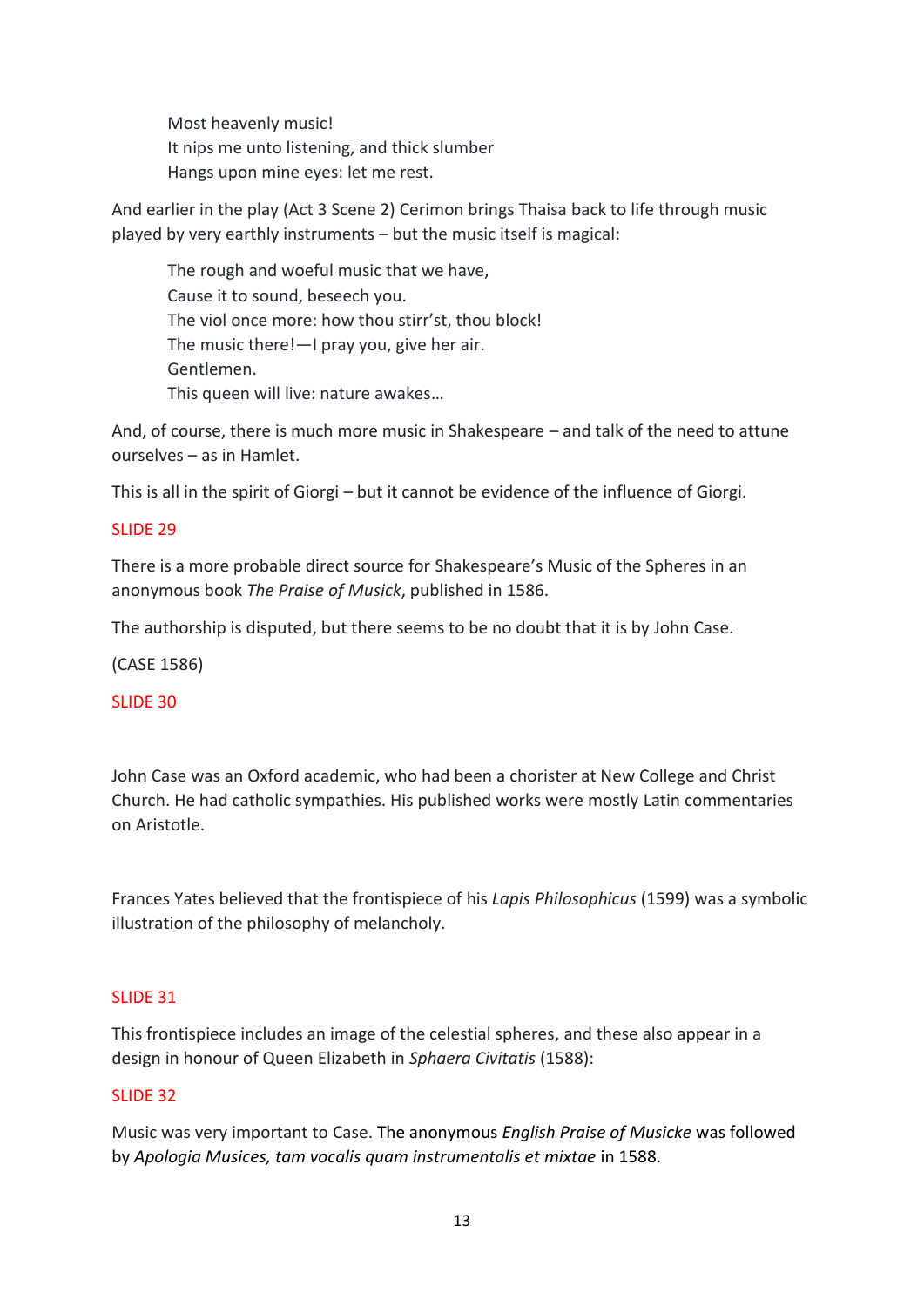Both of these argue for the value of music in worship, against the Puritan faction who disapproved of music. The same argument was still going on a hundred years later – as I have explained in my talk to the Fintry Trust about Saint Cecilia.

The *Praise of Musicke* includes all the familiar classical stories of the power of music.

Very extraordinarily, the catholic composer William Byrd wrote a madrigal in honour of Case to words by Thomas Watson - *A gratification unto Master John Case, for his learned book, lately made in the praise of Music* (1589)

The evidence of the influence of Case on Shakespeare seems convincing.

Case writes of Arion:

Arion seeing no way to escape his cruel enemies, took his Citterne in his hand, and to his instrument sang…even the sea, that rude and barbarous element, being before rough and tempestuous, seemed to allay his choler…

Compare this with A Midsummer Night's Dream (Act 2 Scene 1)

Thou remember'st Since once I sat upon a promontory, And heard a mermaid on a dolphin's back Uttering such dulcet and harmonious breath, That the rude sea grew civil at her song…

# (SHAKESPEARE 2012)

Here is Case on the Music of the Spheres:

#### SLIDE 33

…looke upon the frame the workmanship of the whole world, whether there be not above an harmony between the spheares, beneath a simbolisme between the elements. Looke upon a man, whom the philosophers termed a little world, whether the parts accord not one to the other by consent and unity.

This could hardly be more Giorgian – almost an encapsulation of Giorgi. This is, apparently, the first appearance of the word "simbolisme" in English.

This could be an echo of Giorgi, who does not use (in French) the word symbolism, but does refer to things symbolising and being symbolic.

#### SLIDE 34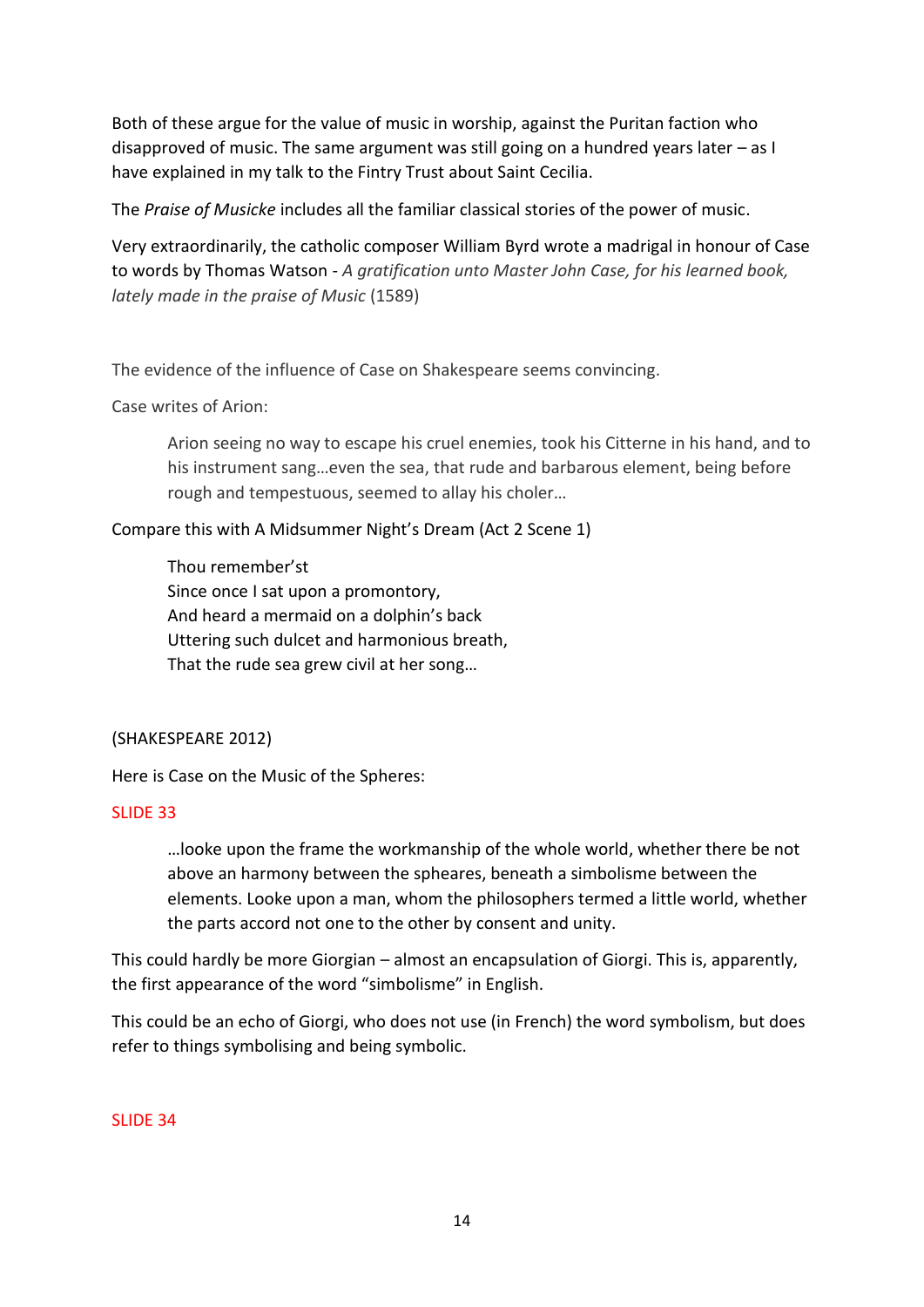Case (if his is the author) gives the various qualities of the medieval or church modes and mentions that they agree with the seven planets. This is not from Giorgi, but it suggests, I think, that he was aware of Renaissance musical texts, and not only the classical sources.

(CASE 1586 Chapter IV))

# And look at this:

For as the Platonicks and Pythagorians think al souls of men are, at the recordation of that celestial Musicke, whereof they were partakers in heaven, before they entered into their bodies so wonderfully delighted, that no man can be found so harde hearted which is not exceedingly allured with the sweetness thereof.

Isn't this what's happening with Caliban – who, incredibly, can hear this music sounding on the island – the

Sounds, and sweet airs, that give delight, and hurt not.

... Sometimes a thousand twangling instruments Will hum about mine ears, and sometime voices, That if I then had waked after long sleep Will make me sleep again…

It is possible that Shakespeare learned some of the mythology of music from Case - but he goes much deeper into the workings of Harmony – in the working of Harmony in relationships, justice, in the drama itself – and into a music that is sounding in the world, not only beyond material things, in the heavens.

Shakespeare is, at the very least, in the spirit of Giorgi – the Ideas that Giorgi's book embodies.

# SLIDE 35

But the Harmony of the Spheres is just one aspect of the Platonic in Shakespeare.

John Vyvyan, in a classic trilogy of books, and Jill Line (LINE 2004) amongst others, have written about the wider Platonic themes in Shakespeare, especially in his early Italianate comedies. This Platonic influence seems to come originally from Ficino – but not necessarily directly. Ficino's commentary on Plato's Symposium, on Love, was imitated by other popular writers, such as Castiglione. Ficino writes about the influences of the planets in his commentary. (FARNDELL 2016 p. 86)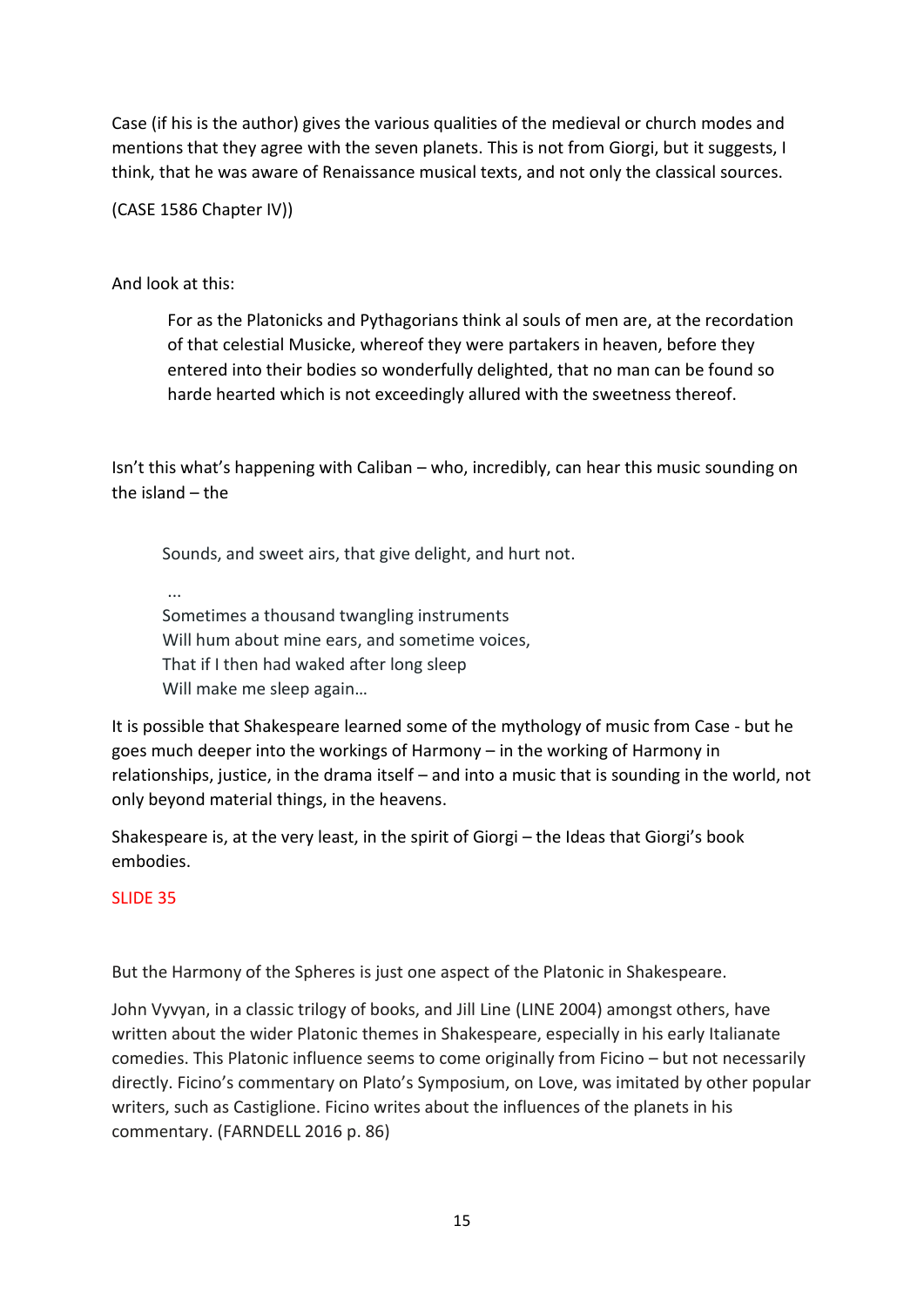Shakespeare is, whether intentionally or not, more Giorgian than it might first appear.

## SLIDE 36

Frances Yates, we might remember, also suggests that there are cabalistic influences in The *Merchant of Venice,* and other writers have elaborated this idea – but as the sephiroth represent fundamental qualities of God which effect humanity it might be that such correspondencies could be found in any effective drama – and yet – if Giorgi was known in Shakespeare's circle why should this not be true?

#### SLIDE 37

But there is another mysterious dimension to look at.

John Case's book shows us that these ideas, of the Music of the Spheres and the power of music, were connected to attitudes which were opposed to the prevailing puritanism of the time – even dangerously so. The church music that Case supported was not revived under Elizabeth – apart from in her private chapels, which preserved the English choral tradition. Elsewhere puritanism prevailed.

A high regard for the value of music might be seen as a sign of catholic sympathies.

There have long been suggestions that Shakespeare might have been a catholic, but the evidence is elusive – and yet…

#### SLIDE 38

#### **THE FRANCISCAN CLOUD**

There is the mystery of Shakespeare and the Franciscans.

#### SLIDE 39

The Franciscans had been at the centre of English intellectual life before the Reformation – John Dee owned books from a Franciscan library - but by Shakespeare's time monks and friars were mocked or were demonised.

Christopher Marlowe had written in *Doctor Faustus*:

I charge thee to return and change thy shape, Thou art too ugly to attend on me. Go, and return an old Franciscan friar; That holy shape becomes a devil best. (1.3.25-28)

Foxe's Book of Martyrs mentions:

…the spiteful malice of these spider-friars, in sucking all things to poison, and in forging that which is not true. (FOXE p. 107)

By 1611 the stock character of the wicked friar had become an overused cliché. George Chapman wrote in *May-Day*: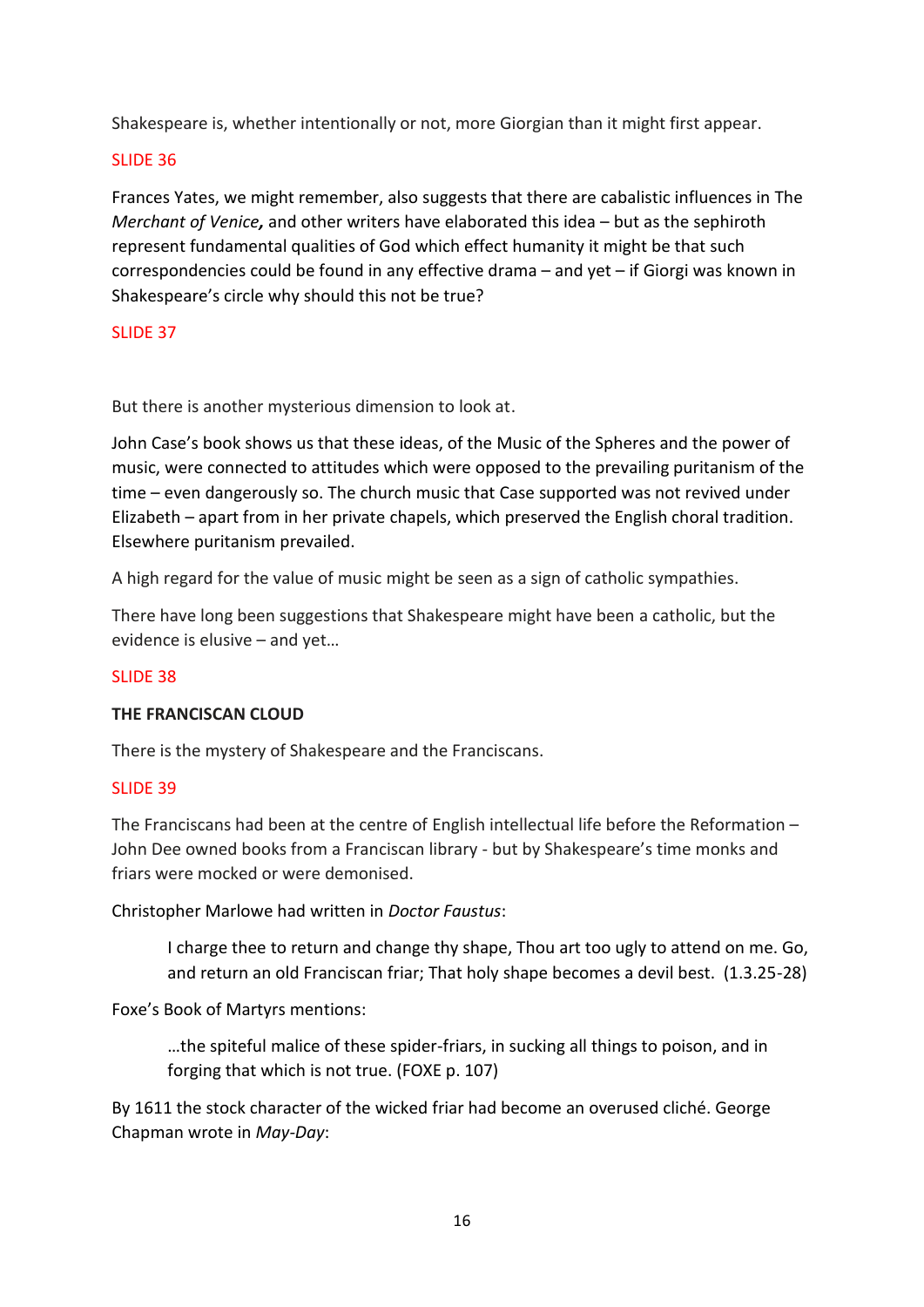Out upon't, that disguise is worn threadbare upon every stage, and so much villainy committed under that habit that 'tis grown as suspicious as the vilest.

#### SLIDE 40

In startling contrast, Shakespeare has at least ten characters who are good Franciscans. In fact, all the religious characters in Shakespeare, apart from the various bishops and archbishops in the histories, are Franciscans. This seems more than coincidence.

# (COLSTON 2014)

In one of Shakespeare's earliest plays, *The Two Gentlemen of Verona*, a Friar Laurence and a Friar Patrick are mentioned.

'Tis true, for Friar Laurence met them both As he in penance wander'd through the forest. Him he knew well; and guess'd that it was she, But, being mask'd, he was not sure of it. Besides, she did intend confession At Patrick's cell this even, and there she was not." (5.2.38)

Confession to a priest was strongly disapproved of as a catholic enormity, in Elizabethan England, but Shakespeare refers to it elsewhere, and in every case Shakespeare's friars are good men, though also very human. *Romeo and Juliet* has Friar Laurence and *Much Ado About Nothing* has a Friar Francis, both good men with a role in the denoument of the story, not stock villains.

Friar Laurence in *Romeo and Juliet* is the most familiar Franciscan in Shakespeare. Colston points out the subtle considerations of divine grace in Laurence's speeches – which are distinctly catholic – and there are echoes of the Franciscan belief in the goodness in all Creation, even things that might seem to have negative value.

O, mickle is the powerful grace that lies In plants, herbs, stones, and their true qualities; For naught so vile that on the earth doth live But to the earth some special good doth give; Nor aught so good but, strained from that fair use, Revolts from true birth, stumbling on abuse. Virtue itself turns vice, being misapplied, And vice sometime by action dignified. (2.2.15-20)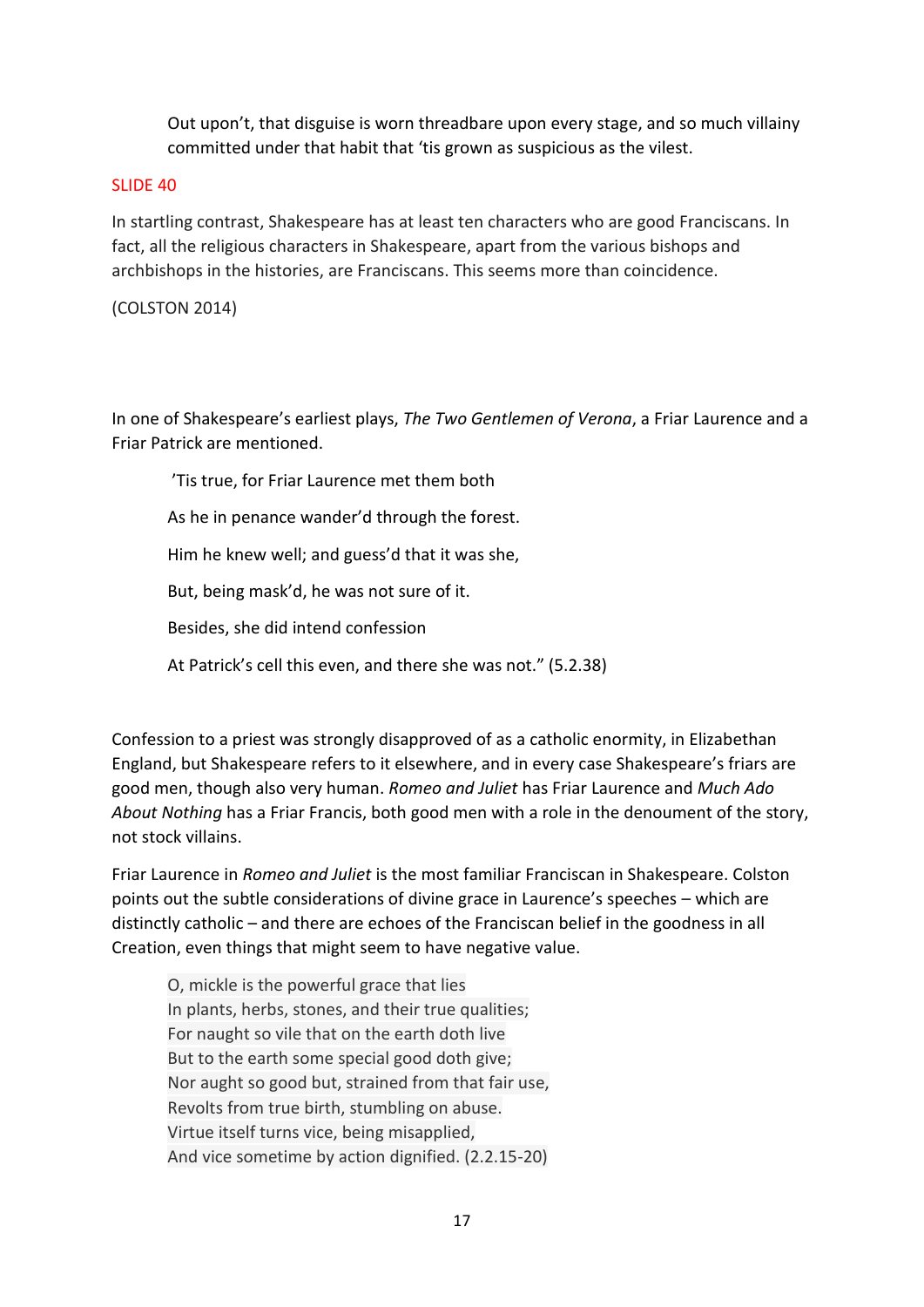#### SLIDE 41

*Measure for Measure* has an extraordinary Franciscan presence. The Duke lives in the disguise of a friar, under the guidance of Friar Peter, leaving Angelo in charge of Vienna. The play is all about vice, punishment and moral decisions. The central female character is Isabella, specifically a "votaress of St Clare" (the female wing of the Franciscan movement) with a Sister Francisca as a colleague.

### SLIDE 42

Shakespeare's positive presentation of Franciscans is not explained by his sources. He was writing 60 and 70 years, two or more generations, after the expulsion of the orders from England. Where did his attitude come from? It's a bottomless question.

Some writers have looked for signs that Shakespeare knew Italy, and have found detailed knowledge of Franciscan sites in the Merchant of Venice – and yet in other plays geography is recklessly disregarded. An example of an accurate Italian location, in *All's Well That Ends Well*, is also a Franciscan echo. (I am grateful to Julia Cleave for this reference,)

In Act 3 Scene 5 Helena, disguised as a pilgrim, stands

At the Saint Francis here beside the port.

The 'port' is the Borgo Ognissanti on the north bank of the Arno, opposite the church of San Jacopo. The "Saint Francis" is the lodging for San Jacopo/Santiago pilgrims which still exists – where the palmers lodge, a Franciscan monastery just a few steps away, off the Piazza Ognissanti.

The themes of Harmony and a positive view of the Book of Nature are aspects of the Cloud of Ideas which Giorgi's book embodies. They are, themselves, Franciscan themes. If we add to these the extraordinary Franciscan presence in Shakespeare's plays the case for an influence, in some way, directly or indirectly, of Francesco Giorgi on Shakespeare becomes much more intriguing.

And this is without bringing in the more intangible theme of cabala.

#### SLIDE 43

#### REFLECTIONS

Whether or not there is a real and direct transmission from Giorgi to Shakespeare I find myself seeing this as the continuation of a tradition that was otherwise lost – not just in the Protestant countries but in the Roman church.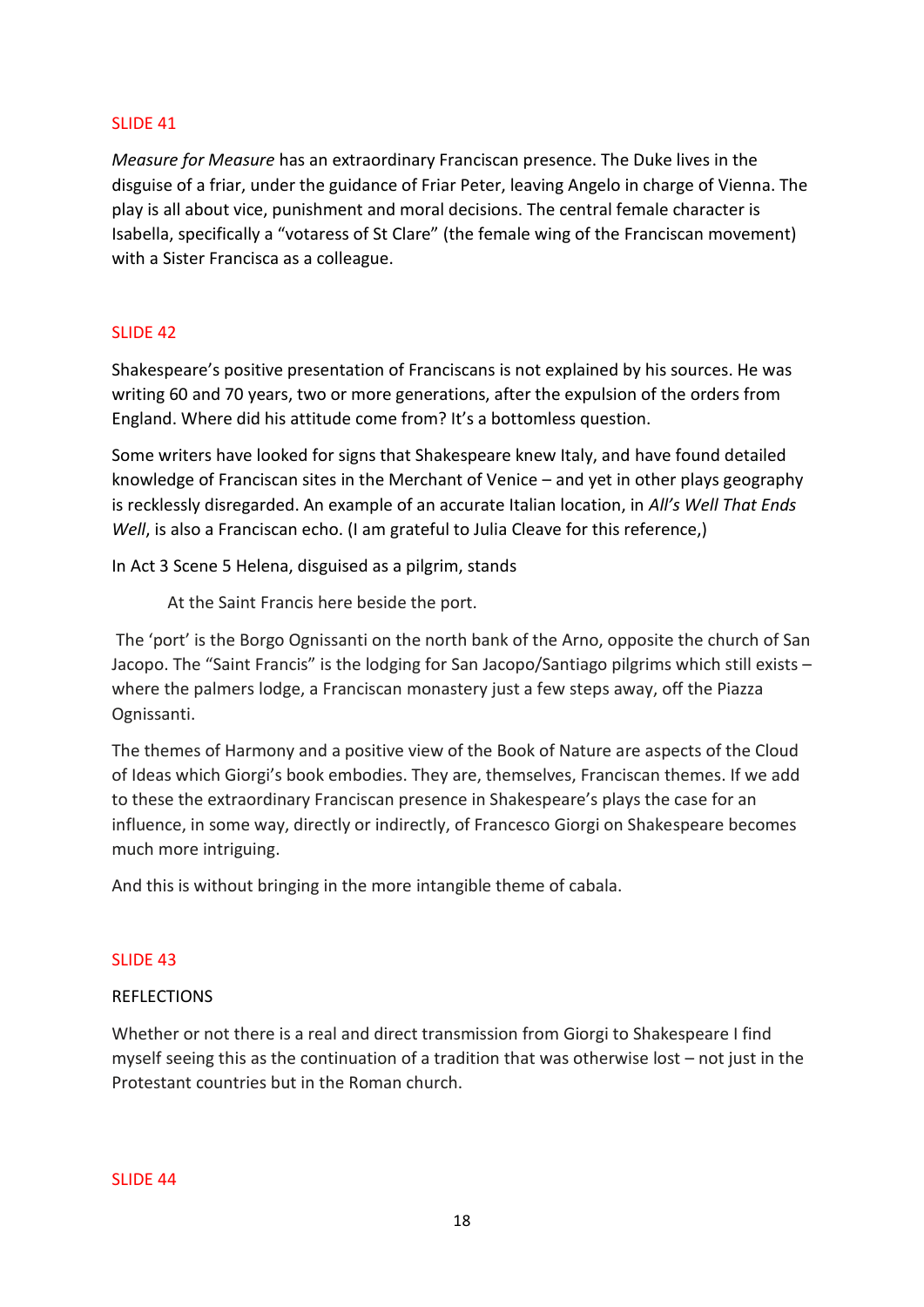The most distinctive point of this Cloud of Ideas is the relationship of this harmony with Nature. This sets it aside from increasingly dualistic Puritanism - and also counterreformation Catholicism. Everything in Creation (including trees, flowers, stones and stories) communicates the same meaning – the same Music.

I've tried to define four themes in a Cloud of Ideas – that might help if I were I were searching for the influence of Giorgi in later generations:

- 1 **Unity** known in **Harmony – the Cosmos.**
- - 2 Harmony in all Creation – Music as the language of Creation.
- -

-

- 3 The importance of **Imagination.**
- 
- 4 the optimistic view of the soul's ability to become attuned to God.

All these themes are present in earlier Franciscan theology, most clearly in Bonaventure.

### SLIDE 45

Could it be that, possibly by chance, the true inheritors of this Franciscan Cosmic Tradition are these artists, writers and composers – and that Giorgi's book had some part to play in the transmission of this Cloud of Ideas?

Shakespeare is infinitely complex. Is this simply an illusion?

#### Perhaps – and yet –

Shakespeare, Spenser– and others following them – DO transmit this tradition – whatever part Giorgi did or did not play – and this tradition continues in a religious setting which might seem opposed to it – it is above or beyond catholic or puritan.

To me this is the distinctive Franciscan spirit (though not solely attached to the Franciscans) – flowing out of the conflicted culture of the  $16<sup>th</sup>$  century into a new world, alive in new souls.

I am sure some people find all this talk of planets, syrens, stones, colours very hard to relate to. We don't live in that old cosmos. We live in a very different universe.

How can any of this be relevant?

This is just my personal point of view – it probably only means anything if you have my peculiar niche interests in music and philosophy –

#### SLIDE 46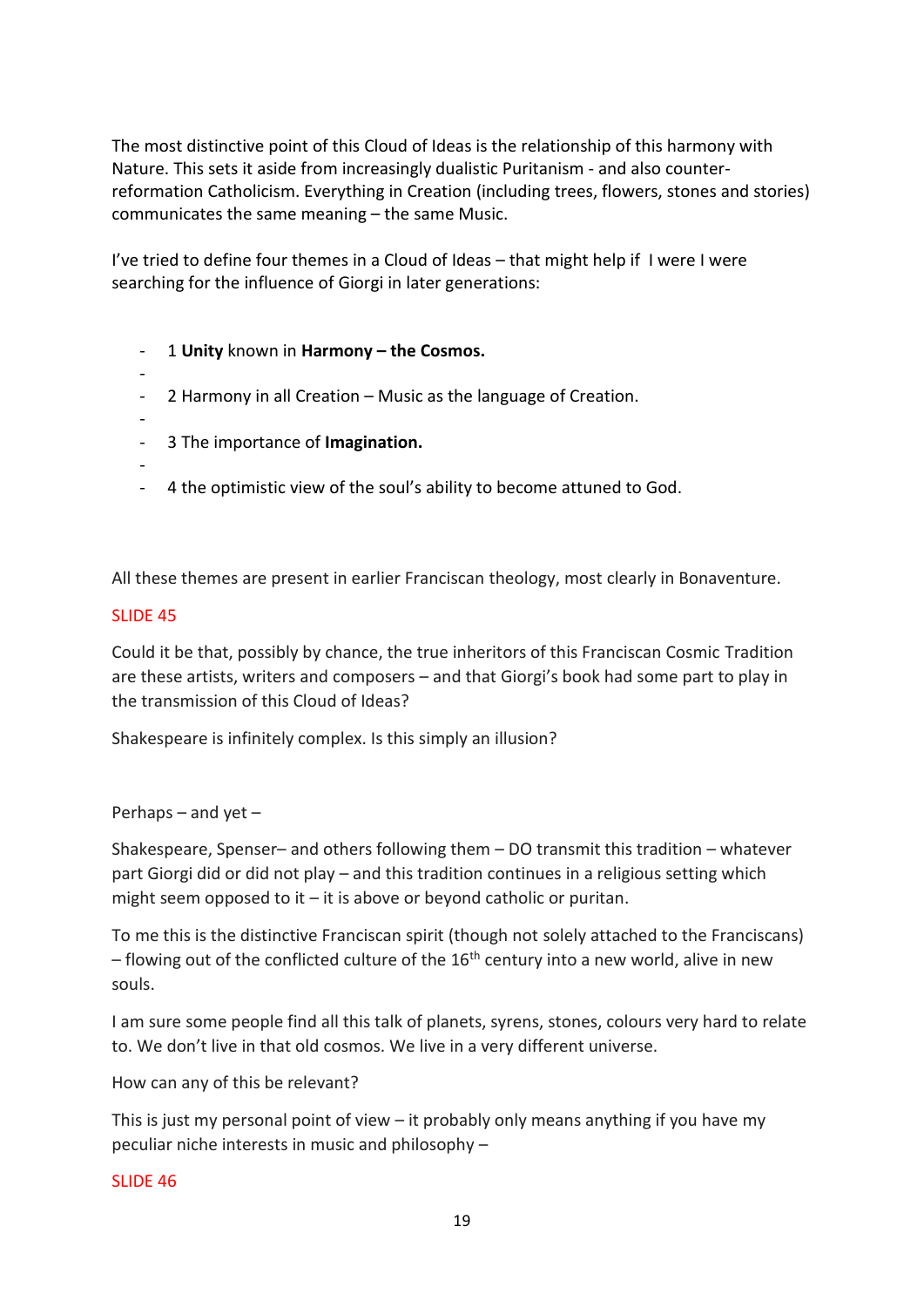The 21<sup>st</sup> century Franciscan theologians have rediscovered the medieval tradition and see it as very relevant. I see a key issue in our separation from Nature – and God (whatever we mean by that,) Even if we are concerned for the environment we can still see Nature as an Object. How do we recover that sense of participation – which used to be explained by the idea that we were microcosms of the whole – and could be in tune with it?

In this vast new universe, with God no longer in an imagined heaven, we can still think in terms of everything being an expression of the Word – everything coming from a common source, sharing being and unity – AND everything being drawn by Love to Unity.

But that's only one dimension of the old vision, shared by Francis, Bonaventure and Giorgi.

# SLIDE 47

Harmony, and that language of Music in Nature is still true, It doesn't depend on an imaginary cosmos of planetary spheres.

We might say that there are still colours, tones – that are Unity breaking into Nature like a Rainbow. We know these as Images, Words, Feelings.

These are the archetypal qualities in everything that weave together to make stories – music.

Through Imagination we combine ideas into new works seeking new Unity. Everything is woven of these colours and harmonies, seeking Unity. If we are in tune with the world everything we do can be a form of theurgy, working with God.

The work of Imagination, working with Shakespeare's words, Images or Music, is a form of Cabala.

# SLIDE 48

If we can reawaken Imagination and reclaim the stories, images, clouds and dances – we can join the dance of the Great Poetic Mystery that I dreamed of over forty years ago.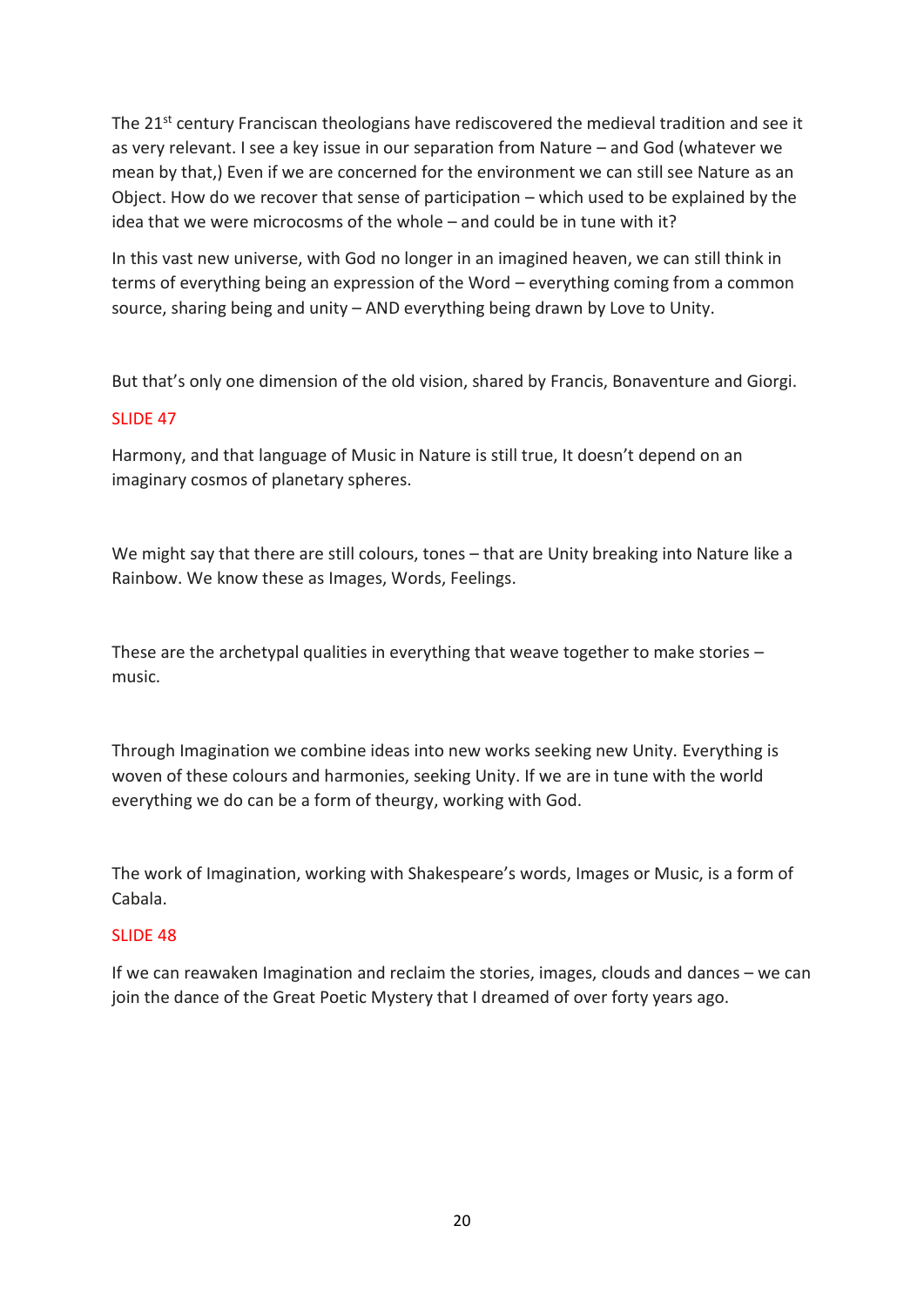In another talk I will look at the signs of this same Cloud of Ideas – musical, cosmic Platonism, in the following century – in certain of the Cambridge Platonists, especially Peter Sterry - (who certainly did have access to *De Harmonia Mundi*) – and in music itself.

#### **GIORGI PART TWO**

#### **SOURCES AND NOTES**

### ASPREM 2012

Egil Asprem, *Arguing with Angels*, *Enochian Magic and Modern Occulture,* SUNY, 2012

#### ASPREM 2016

Egil Asprem, *The scholastic imagination, 'Heterodoxology: Exploring the Heterodox in Science, Religion, and Politics'*, 2016. [https://heterodoxology.com/2016/02/24/the](https://heterodoxology.com/2016/02/24/the-scholastic-imagination/)[scholastic-imagination/](https://heterodoxology.com/2016/02/24/the-scholastic-imagination/)

#### BONAVENTURE 1978

Bonaventure, ed. Ewert Cousins, *The Soul's Journey Into God / The Tree of Life / The Life of St. Francis (The Classics of Western Spirituality)*, Paulist Press, 1978

#### BONAVENTURE 2018

Bonaventure, *Collations on the Hexaemeron*, Franciscan Institute, 2018, p101)

#### BUSI 1997

Giulio Busi, *Francesco Zorzi. A Methodical Dreamer*, in *The Christian Kabbalah. Jewish Mystical Books and their Christian Interpreters*, edited by J. Dan, Cambridge (Ma.), Harvard University Press, 1997, p. 97-125.

#### CASE 1586

Text, with detailed introduction, available at: <http://www.philological.bham.ac.uk/music3/>

A transcription in modern spelling edited by is here:

<http://www.ancientgroove.co.uk/books/index.html>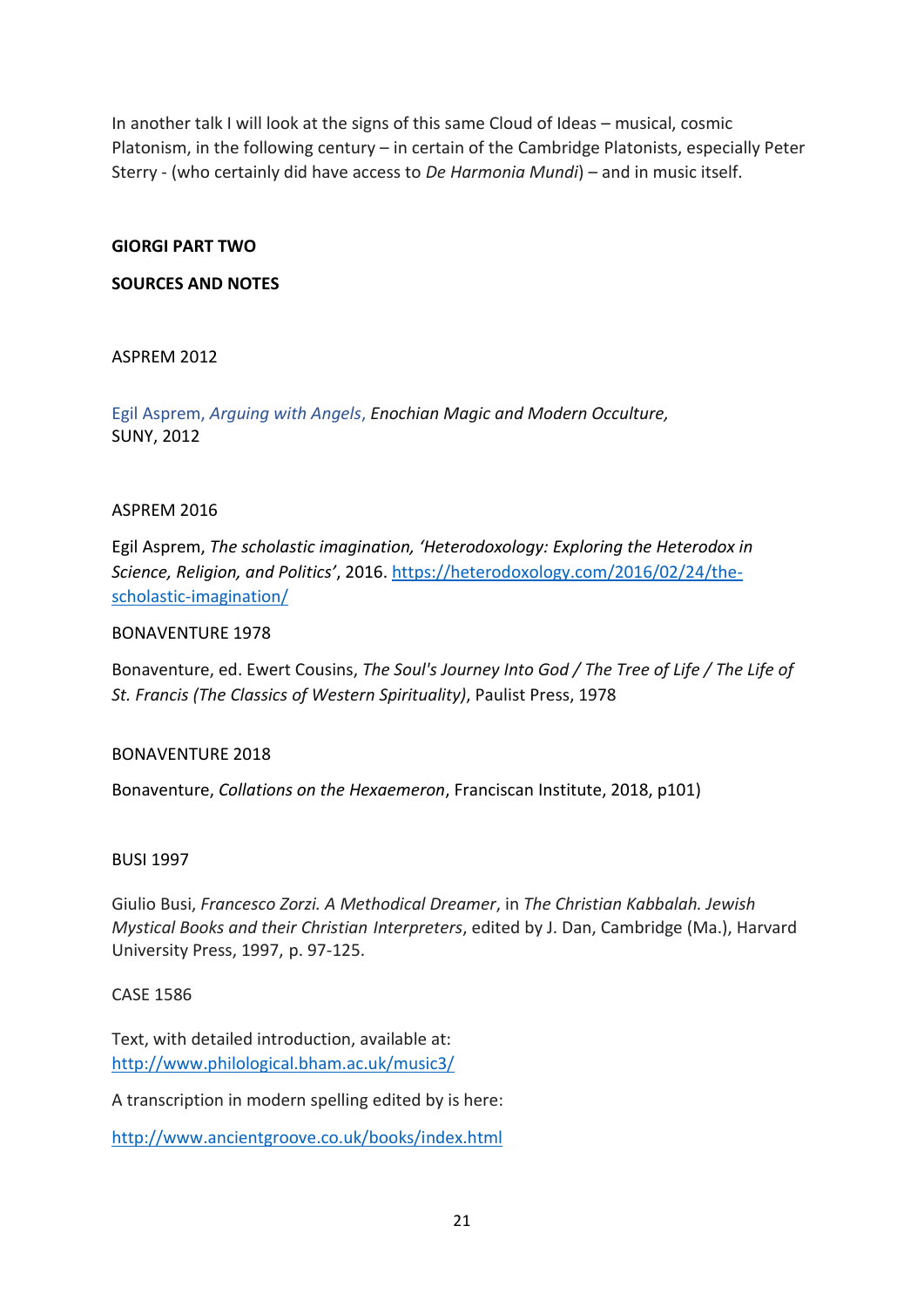### COLSTON 2014

<https://www.hprweb.com/2014/07/shakespeare-and-the-franciscan-order/>

#### DELIO 2003

Ilia Delio, *A Franciscan View of Creation*, Franciscan Institute Publications, 2003

#### DUREAU 2011

Yona Dureau, *Francesco Giorgio's De Harmonia Mundi*, The Edwin Mellen Press, 2011

#### GODWIN 1992

Joscelyn Godwin, *The Harmony of the Spheres*, Thames and Hudson, 1992

#### HARKNESS 1999

Deborah E. Harkness, *John Dee's Conversations with Angels: Cabala, Alchemy, and the End of Nature*, Cambridge University Press, 1999.

#### KARNES 2011

Michelle Karnes, *[Imagination, Meditation, and Cognition in the Middle Ages](https://www.amazon.co.uk/Imagination-Meditation-Cognition-Middle-Ages-ebook/dp/B009MBTRXE/ref=sr_1_1?crid=AWNJJBY7UMS5&keywords=michelle+karnes&qid=1644328520&s=digital-text&sprefix=michelle+karnes%2Cdigital-text%2C107&sr=1-1)*, University of Chicago Press, 2011

#### LINE 2004

Jill Line, Shakespeare and the Fire of Love, *Shepheard-Walwyn*, 2004

#### SHAKESPEARE 2012

[https://www.shakespeare.org.uk/explore-shakespeare/blogs/did-music-matter](https://www.shakespeare.org.uk/explore-shakespeare/blogs/did-music-matter-shakespeares-time/)[shakespeares-time/](https://www.shakespeare.org.uk/explore-shakespeare/blogs/did-music-matter-shakespeares-time/)

#### VYVYAN

John Vyvyan,

*Shakespeare and Platonic Beauty*, Hassell Street Press, 2021

*Shakespeare and the Rose of Love*, Hassell Street Press, 2021

*The Shakespearean Ethic*, Shepheard-Walwyn, 2011

#### WALKER 1958

D. P. Walker, S*piritual and Demonic Magic*, Daniel Pickering, 1958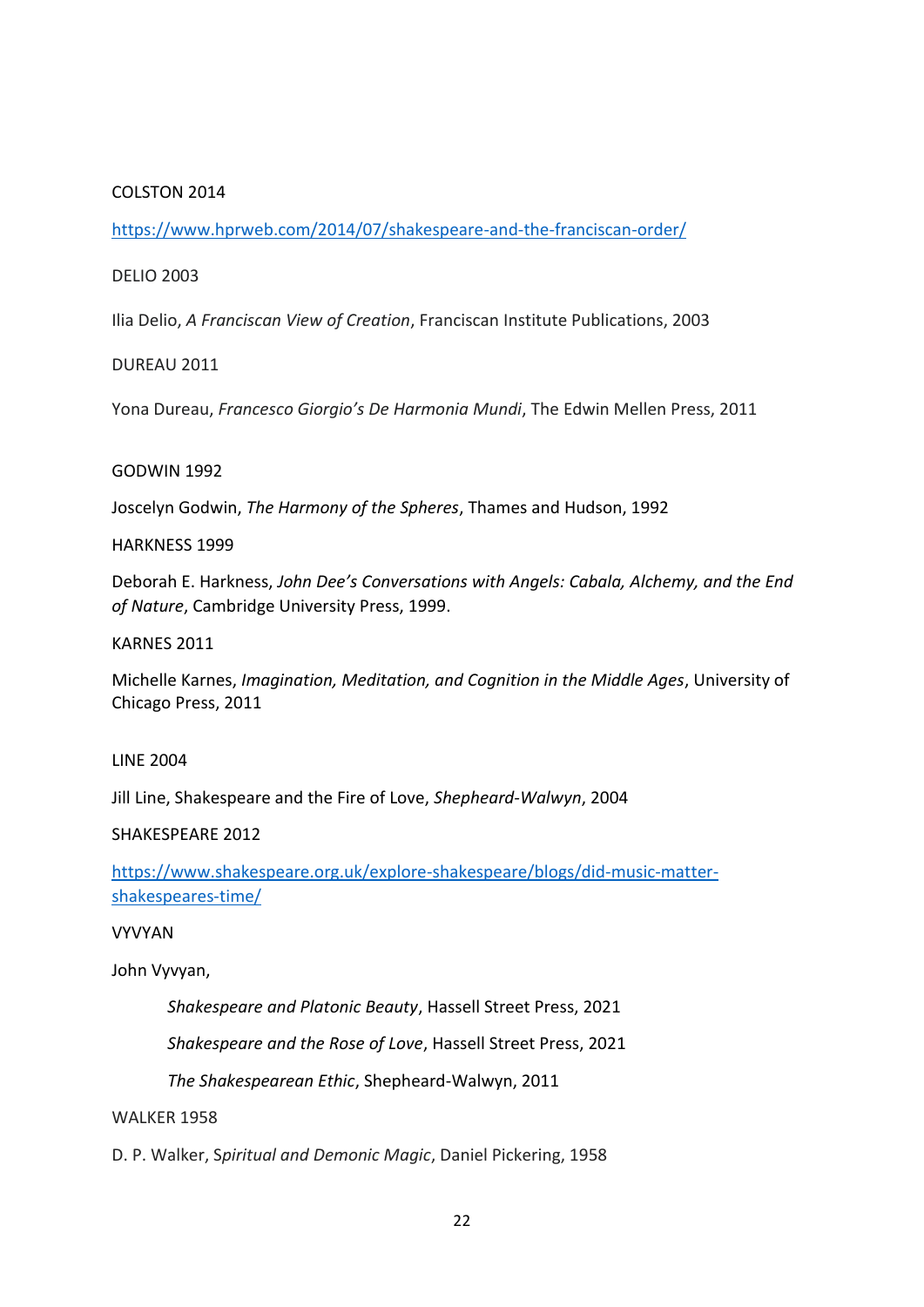#### YATES 1966

Frances Yates, *The Art of Memory,* Routledge and Kegan Paul, 1966

YATES 1979

Frances Yates, *The Occult Philosophy in Elizabethan England*, Routledge and Kegan Paul, 1979

### **NOTES**

#### **SPENSER**

Frances Yates, in her 1979 *The Occult Philosophy in the Elizabethan Age* ,also suggests that the poet Edmund Spenser was inspired by Giorgi. Again, there is no direct evidence for this. Spenser is certainly a Platonist. His *Faerie Queene* is a vast and vivid tapestry of symbols and his *Foure Hymnes* give a thoroughly Platonic view of Creation – but Spenser might have had other sources – though he uses the name "Sapience" for Wisdom, which is, as French words, appears 226 times in the French translation of *De Harmonia Mundi.* Another slight problem is that Spenser is strongly anti-catholic, most obviously in the first book of the *Faerie Queene*, with its grotesque monster representing the Pope.

And yet…

Spenser's Platonic imagination leads him far above his intended religious and political messages.

In the final canto of Book VI and the incomplete Book VII suddenly bring the poet himself into the fantasy (as Colin Clout) and fixes the debate about Nature his own real Irish landscape, the Hill of Arlo.

#### **MUSICAL MODES ACCORDING TO JOHN CASE'S PRAISE OF MUSICK**

…or Plutarck in his treatise of musick recordeth that *Modi Musici* were also distinguished by the names of nations: such were principally these foure, *Modus Dorius, Modus Phrygius, Modus Lydius,* and *Modus Myxolydius*. Hereunto were added as collaterall other three *Hypodorius*, *Hypolydius*, and *Hypophrygius*: making seuen in number, aunswerable to the 7. planets: whereunto Ptolomaeus addeth an 8. which is called *Hypermyxolydius*, sharpest of them al and attributed to the firmament.

These seuerall distinctions of notes in musicke do not so farre dissent in name and appellation, as they do neerely accord in effects and operation. For *Modus Dorius, (SUN)* beeing a graue and staied part of musicke, aunswereth to that which I called chast and